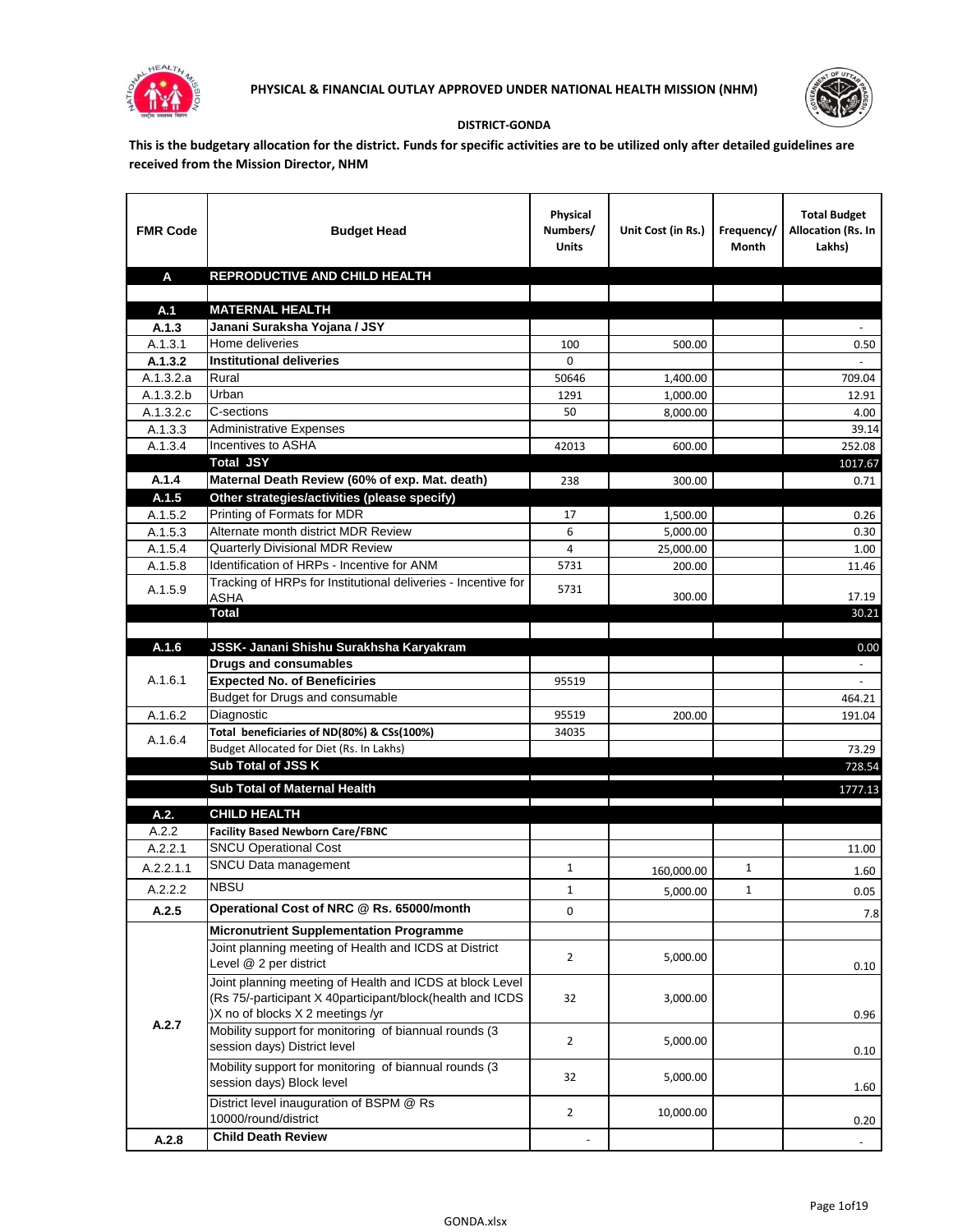| <b>FMR Code</b>    | <b>Budget Head</b>                                                                                                                            | Physical<br>Numbers/<br><b>Units</b> | Unit Cost (in Rs.) | Frequency/<br><b>Month</b>   | <b>Total Budget</b><br>Allocation (Rs. In<br>Lakhs) |
|--------------------|-----------------------------------------------------------------------------------------------------------------------------------------------|--------------------------------------|--------------------|------------------------------|-----------------------------------------------------|
|                    | <b>Sub-total Child Health</b>                                                                                                                 |                                      |                    |                              | 23.41                                               |
|                    |                                                                                                                                               |                                      |                    |                              |                                                     |
| A.3                | <b>FAMILY PLANNING</b>                                                                                                                        |                                      |                    |                              |                                                     |
| A.3.1              | <b>Terminal/Limiting Methods</b>                                                                                                              |                                      |                    |                              |                                                     |
| A.3.1.1<br>A.3.1.2 | Female sterilization camps @ Rs. 3500/camp<br>NSV camps @ Rs. 3500/camp                                                                       | 84<br>$\overline{2}$                 | 3,500.00           |                              | 2.94<br>0.07                                        |
|                    | Budget for Female Interval Sterilization Compensation                                                                                         |                                      | 3,500.00           |                              |                                                     |
| A.3.1.3            | @ Rs.2000/-Per Case in Public Sector-(In Rs.)                                                                                                 | 3360                                 | 2,000.00           |                              | 67.20                                               |
|                    | <b>Budget for Post Partum Female Sterilization</b><br>Compensation @ Rs.3000/-Per Case in Public Sector-(In<br>$Rs.$ )                        | 160                                  | 3,000.00           |                              | 4.80                                                |
| A.3.1.4            | Budget for Male Sterilization Compensation @ Rs.2700/-<br>Per Case in Public Sector -(In Rs.)                                                 | 30                                   | 2,700.00           |                              | 0.81                                                |
| A.3.2              | <b>Spacing Methods</b>                                                                                                                        |                                      |                    |                              |                                                     |
| A.3.2.2            | Total Budget Allocated for Compensation for IUCD<br>insertion at health facilities (including fixed day services at<br>SHC and PHC) @ Rs 20/- | 50000                                | 20.00              |                              | 10.00                                               |
| A.3.2.3            | PPIUCD services (Incentive to provider @Rs 150 per<br>PPIUCD insertion)                                                                       | 2000                                 | 150.00             |                              | 3.00                                                |
| A.3.2.5            | Orientation/Review of ASHA/ANM/AWW for scheme<br>for HDC, ESB, PTK                                                                            |                                      |                    |                              |                                                     |
|                    | <b>District level</b>                                                                                                                         | $\mathbf{1}$                         | 10,000.00          | $\mathbf{1}$                 | 0.10                                                |
|                    | <b>Block level Quarterly</b>                                                                                                                  | 16                                   | 10,000.00          | 4                            | 6.40                                                |
| A.3.2.6            | Dissemination of FP manuals and guidelines                                                                                                    | $\mathbf{1}$                         | 20,000.00          | $\mathbf{1}$                 | 0.20                                                |
| A.3.3              | Budget for POL for Mobility to Surgeons team for FDS<br>Camps @ Rs.1000/ camp                                                                 | 84                                   | 1,000.00           |                              | 0.84                                                |
| A.3.5.1            | Orientaion workshop, QAC meeting at distirct level-<br>Quarterly                                                                              | $\mathbf{1}$                         | 2,000.00           | 4                            | 0.08                                                |
| A.3.5.2            | FP Review Meeting at Divisional level-Quarterly                                                                                               | $\mathbf{1}$                         | 20,000.00          | 4                            | 0.80                                                |
| A.3.5.3            | Performance reward                                                                                                                            | $\mathbf{1}$                         | 50,000.00          |                              | 0.50                                                |
| A.3.5.4            | World Population Day' celebration (such as mobility,<br>IEC activities etc.):                                                                 |                                      |                    |                              |                                                     |
|                    | District level                                                                                                                                | $\mathbf{1}$                         | 100,000.00         |                              | 1.00                                                |
|                    | <b>Block Level</b>                                                                                                                            | 16                                   | 10,000.00          |                              | 1.60                                                |
| A.3.5.5            | Other strategies/activities (such as strengthening<br>fixed day services for IUCD & Sterilisation, etc.)                                      |                                      |                    |                              |                                                     |
|                    | Printing of FP Manuals, Guidelines, etc.                                                                                                      | 0                                    |                    |                              |                                                     |
|                    | Sterilization Register @ Rs.150/Register                                                                                                      | 21                                   | 150.00             | $\qquad \qquad \blacksquare$ | 0.03                                                |
|                    | IUCD Register @ Rs.150/- Register                                                                                                             | 364                                  | 150.00             |                              | 0.55                                                |
|                    | PPIUCD Registers @ Rs.150/-Register                                                                                                           | 20                                   | 150.00             |                              | 0.03                                                |
| A.3.5.5.1          | Injectable Registers @ Rs.150/Register                                                                                                        | 68                                   | 150.00             |                              | 0.10                                                |
|                    | Counseling Register @ Rs.150/-Register (3 per<br>Counselor)<br>Consent Form , Medical Record CheckIklist, Posoot                              | 0                                    | 150.00             |                              |                                                     |
|                    | Operatiive Instructionn Card, Ssterilization Certificate for<br>Sterilization@ Rs 5/-Unit                                                     | 19448                                | 5.00               |                              | 0.97                                                |
|                    | Enhance Contribution of PRIs and Family members of<br>eligible couples in 75 districts with high unmet need<br>and TFR                        |                                      |                    |                              |                                                     |
| A.3.5.5.2          | District Level NSV Satisfied Client Meet @Rs.20000/-<br>District                                                                              | $\mathbf{1}$                         | 20,000.00          |                              | 0.20                                                |
|                    | Block Level Panch Sarpanch Sammellan @Rs.10000/-<br><b>Block</b>                                                                              | 16                                   | 10,000.00          |                              | 1.60                                                |
| A.3.5.5.3          | RMNCHA Counsellling Corners @ Rs.35,000/-                                                                                                     | 0                                    | 35,000.00          |                              |                                                     |
|                    | <b>World NSV Week</b>                                                                                                                         |                                      |                    |                              |                                                     |
| A.3.5.5.6          | <b>District level</b>                                                                                                                         | $\mathbf{1}$                         | 25,000.00          |                              | 0.25                                                |
|                    | <b>Block level</b>                                                                                                                            | 16                                   | 10,000.00          |                              | 1.60                                                |
|                    | Govt. COT at Divisions level for FP Services                                                                                                  |                                      |                    |                              |                                                     |
|                    | Divisional Govt. COT @ Rs.50000/month for 12 month                                                                                            | 0                                    | 5,000.00           | 12                           | $\omega$                                            |
|                    |                                                                                                                                               |                                      |                    |                              |                                                     |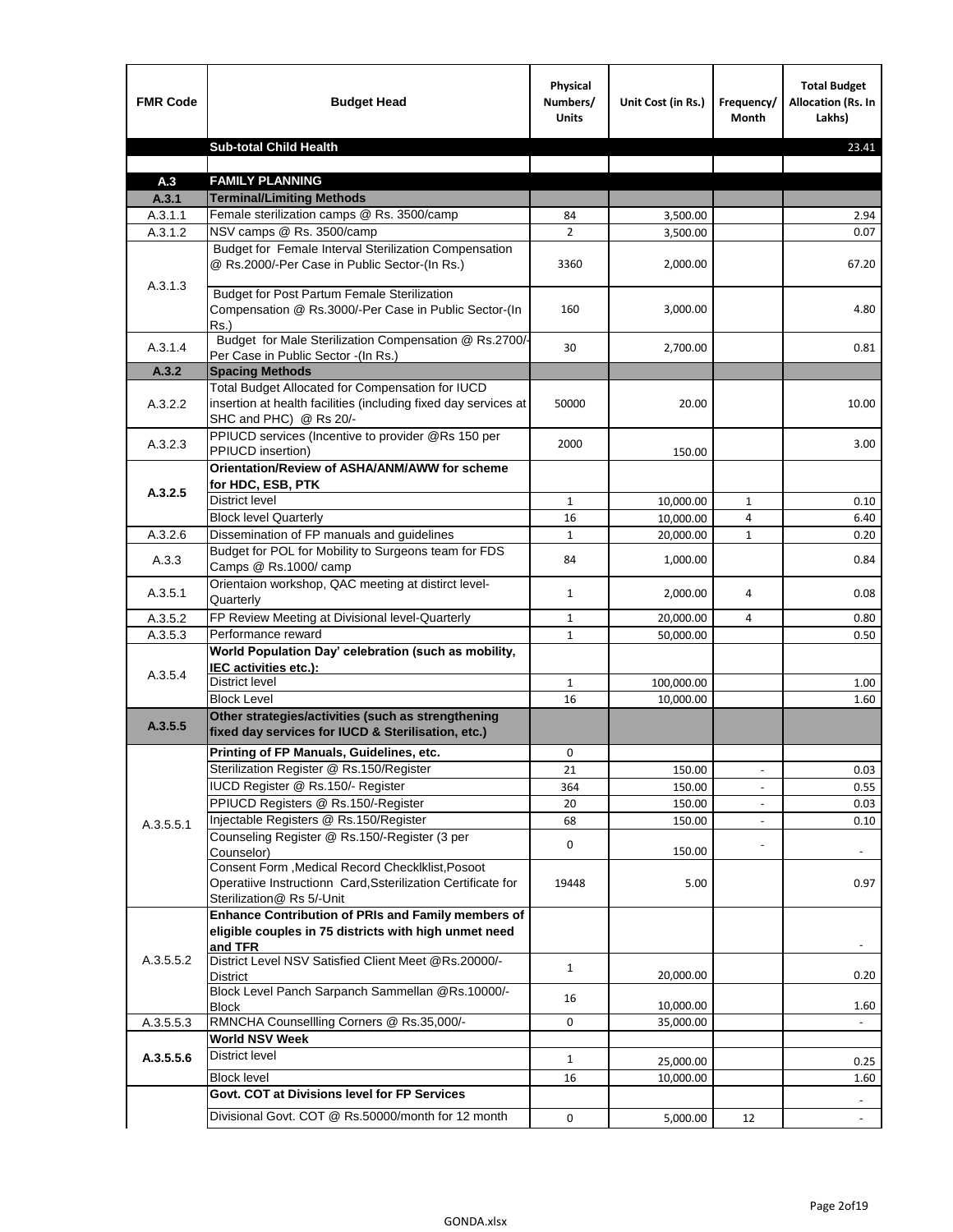| <b>FMR Code</b> | <b>Budget Head</b>                                                                                                                                                                          | Physical<br>Numbers/<br><b>Units</b> | Unit Cost (in Rs.) | Frequency/<br><b>Month</b> | <b>Total Budget</b><br>Allocation (Rs. In<br>Lakhs) |
|-----------------|---------------------------------------------------------------------------------------------------------------------------------------------------------------------------------------------|--------------------------------------|--------------------|----------------------------|-----------------------------------------------------|
| A.3.5.5.8       | Exra Incentive for Female Interval Sterilization in Public<br>Sector.-(20% of 80% ELA) @ Rs. 130 per case                                                                                   | $\Omega$                             | 130.00             |                            |                                                     |
|                 | Extra Incentive for Male Sterilization in Public Sector-<br>(40% ELA) @ Rs. 155 per case                                                                                                    | 0                                    | 155.00             |                            |                                                     |
|                 | <b>Sub-total Family Planning</b>                                                                                                                                                            |                                      |                    |                            | 105.67                                              |
|                 | ADOLESCENT HEALTH / RKSK (Rashtriya Kishore                                                                                                                                                 |                                      |                    |                            |                                                     |
| A.4             | Swasthva Karvakram)                                                                                                                                                                         |                                      |                    |                            |                                                     |
| A.4.1           | <b>Facility based services</b>                                                                                                                                                              |                                      |                    |                            |                                                     |
| A.4.1.1         | Orientation meetings-HPD Districts                                                                                                                                                          | $\mathbf{1}$                         | 9000               | $\mathbf{1}$               | 0.09                                                |
|                 | Review meetings at District level-Quarterly                                                                                                                                                 | $\mathbf{1}$                         | 5000               | 4                          | 0.20                                                |
| A.4.1.2         | Establishment of new clinics at DH/Medical college level                                                                                                                                    | 0                                    | 50,000.00          |                            | $\overline{\phantom{a}}$                            |
|                 | Operating expenses for existing clinics                                                                                                                                                     | 0                                    |                    |                            |                                                     |
|                 | DH & MC level Existing AFHS clinics                                                                                                                                                         | $\overline{2}$                       | 600.00             | 12                         | 0.14                                                |
| A.4.1.4         | DH & MC level AFHS clinics (New)                                                                                                                                                            | 0                                    | 600.00             | 6                          |                                                     |
|                 | CHC level Existing AFHS clinics                                                                                                                                                             | 16                                   | 400.00             | 12                         | 0.77                                                |
|                 | PHC level existing AFHS clinics                                                                                                                                                             | 32                                   | 200.00             | 12                         | 0.77                                                |
| A.4.1.5         | Mobility support for AH counsellors at MC/DH level AH<br>Clinic at @ Rs 1000 per month for 06 month                                                                                         | $\overline{2}$                       | 1,000.00           | 6                          | 0.12                                                |
|                 | Mobility support for Exsiting AH counsellors at CHC level<br>AH Clinic at @ Rs 1000 per month for 06 month                                                                                  | 0                                    | 1,000.00           | 6                          | $\overline{\phantom{a}}$                            |
| A.4.5.7         | <b>WIFS Register</b>                                                                                                                                                                        | 9381                                 | 100.00             |                            | 9.38                                                |
| A.4.5.8         | <b>NIPI Register</b>                                                                                                                                                                        | 10770                                | 100.00             |                            | 10.77                                               |
| A.4.5.9         | <b>WIFS Reporting Formats</b>                                                                                                                                                               | 143748                               | 0.50               |                            | 0.72                                                |
|                 | <b>Sub-total Adolescent Health</b>                                                                                                                                                          |                                      |                    |                            | 22.96                                               |
| A.5             | <b>RBSK</b>                                                                                                                                                                                 |                                      |                    |                            |                                                     |
| A.5.1           | <b>Operational Cost of RBSK (Mobility support, DEIC etc)</b>                                                                                                                                |                                      |                    |                            |                                                     |
| A.5.1.2         | Prepare detailed operational plan for RBSK across<br>districts (cost of plan/convergence/monitoring<br>meetings should be kept seperately)<br>One meeting @ Rs. 500 per block for microplan | 16                                   | 500.00             |                            | 0.08                                                |
|                 | One orientation meeting for RBSK software                                                                                                                                                   | 16                                   | 90.00              |                            | 0.01                                                |
| A.5.1.3         | Mobility support for Mobile health team                                                                                                                                                     | 32                                   | 30,000.00          | 12                         | 115.20                                              |
| A.5.1.4         | Operational cost of DEIC                                                                                                                                                                    |                                      |                    |                            | $\mathbf 0$                                         |
| A.5.1.5         | New born screening- Inborn error of metabolism (please<br>give details per unit cost of screening, number of children<br>to be screened and the delivery points Add details)                |                                      |                    |                            | 0                                                   |
| A.5.1.7         | Spectacle for children                                                                                                                                                                      | 1510                                 | 275.00             |                            | 4.15                                                |
| A.5.1.10        | Monitoring Meeting at District level                                                                                                                                                        | $\mathbf{1}$                         | 5,000.00           | 3                          | 0.15                                                |
|                 |                                                                                                                                                                                             |                                      |                    |                            |                                                     |
|                 | <b>Sub-total RBSK</b>                                                                                                                                                                       |                                      |                    |                            | 119.60                                              |
| A.7             | <b>PNDT Activities</b>                                                                                                                                                                      |                                      |                    |                            |                                                     |
|                 | <b>Support to PNDT cell</b>                                                                                                                                                                 |                                      |                    |                            |                                                     |
|                 | Honorarium of Divisional Level Data Assistant @ Rs.<br>18743 per month for 12 months                                                                                                        | $\mathbf{1}$                         | 18,743.00          | 12                         | 2.25                                                |
| A.7.1           | Honorarium of District Level Data Assistant @<br>Rs.<br>11025 per month for 12 months                                                                                                       | $\mathbf{1}$                         | 11,025.00          | 12                         | 1.32                                                |
|                 | Contingency at Divisional level for PCPNDT Cell                                                                                                                                             | $\mathbf{1}$                         | 10,000.00          | $\mathbf{1}$               | 0.10                                                |
|                 | Contingency at District level for PCPNDT Cell                                                                                                                                               | $\mathbf{1}$                         | 5,000.00           | $\mathbf{1}$               | 0.05                                                |
| A.7.2.2         | Visit of Divisional level Inspection Committee (Including<br>TA/DA)                                                                                                                         | $\mathbf{1}$                         | 10,000.00          | $\mathbf{1}$               | 0.10                                                |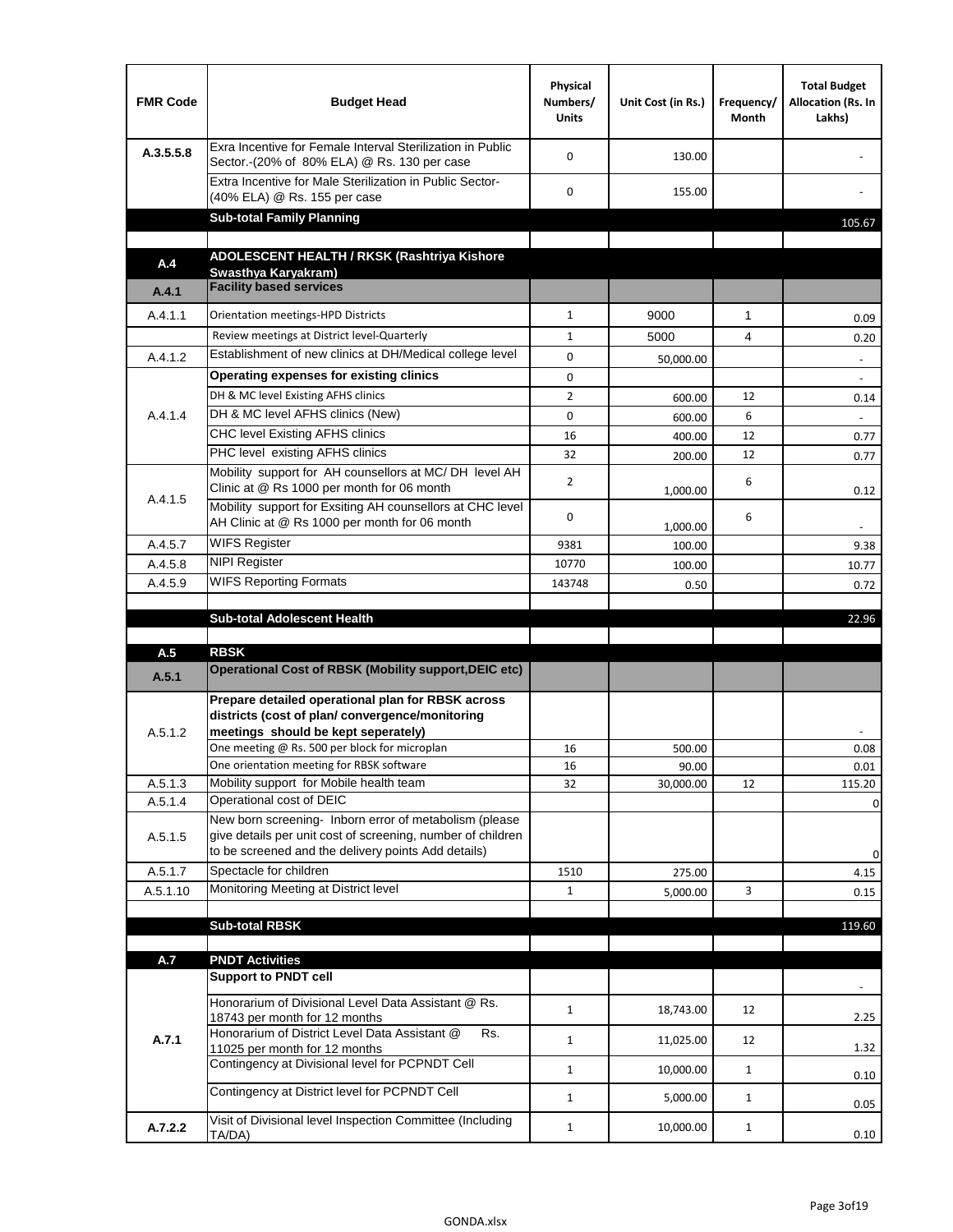| <b>FMR Code</b>      | <b>Budget Head</b>                                                                                                                              | Physical<br>Numbers/<br><b>Units</b> | Unit Cost (in Rs.)     | Frequency/<br><b>Month</b> | <b>Total Budget</b><br><b>Allocation (Rs. In</b><br>Lakhs) |
|----------------------|-------------------------------------------------------------------------------------------------------------------------------------------------|--------------------------------------|------------------------|----------------------------|------------------------------------------------------------|
| A.7.2.5              | Orientation of Member of District advisory Committee at<br><b>Divisional Level</b>                                                              | $\Omega$                             | 200,000.00             | $\mathbf{1}$               | $\overline{\phantom{m}}$                                   |
| A.7.2.9              | Capacity building of DGCS, CJM, District officers, Nodal<br>Officers, Ultrasound Owners, ASHA and AWWs<br>workshop at Districts and Block level |                                      |                        |                            |                                                            |
|                      | <b>District level</b>                                                                                                                           | $\mathbf{1}$                         | 10,000.00              | $\mathbf{1}$               | 0.10                                                       |
|                      | <b>Block level</b>                                                                                                                              | 16                                   | 5,000.00               | $\mathbf{1}$               | 0.80                                                       |
|                      | <b>Sub-total PNDT activities</b>                                                                                                                |                                      |                        |                            | 4.72                                                       |
|                      |                                                                                                                                                 |                                      |                        |                            |                                                            |
| A.8                  | <b>Human Resources</b>                                                                                                                          |                                      |                        |                            |                                                            |
| A.8.1                | <b>Contractual Staff &amp; Services</b>                                                                                                         |                                      |                        |                            |                                                            |
| A.8.1.1<br>A.8.1.1.1 | <b>ANMs, Supervisory Nurses, LHVs</b><br><b>ANMs</b>                                                                                            |                                      |                        |                            |                                                            |
|                      | Honorarium of ANMs (New)                                                                                                                        | 0                                    |                        | 6                          |                                                            |
| A.8.1.1.1.a          | Honorarium of ANMs (Existing)                                                                                                                   | $\overline{2}$                       | 11,550.00<br>11,550.00 | 12                         | 2.77                                                       |
|                      | Honorarium of ANMs (New)                                                                                                                        | 74                                   | 11,550.00              | 6                          | 51.28                                                      |
| A.8.1.1.1.f          | Honorarium of ANMs (Existing)                                                                                                                   | 0                                    | 11,550.00              | 12                         | $\blacksquare$                                             |
| A.8.1.1.2            | <b>Staff Nurses</b>                                                                                                                             |                                      |                        |                            |                                                            |
| A.8.1.1.2.a          | <b>DH</b>                                                                                                                                       |                                      |                        |                            | $\blacksquare$                                             |
|                      | Honorarium of SNs (New)                                                                                                                         | $\overline{2}$                       | 19,060.00              | 6                          | 2.29                                                       |
| A.8.1.1.2.b          | Honorarium of SNs (Existing)                                                                                                                    | 71                                   | 19.060.00              | 12                         | 162.39                                                     |
|                      | <b>Staff Nurse-NRC</b>                                                                                                                          |                                      |                        |                            | $\mathbf{r}$                                               |
|                      | Old, SNs @19060/Month for 12 months                                                                                                             | 3                                    | 19,060.00              | 12                         | 6.86                                                       |
|                      | New, SNs @18150 per Month                                                                                                                       | $\mathbf{1}$                         | 18,150.00              | 6                          | 1.09                                                       |
|                      | <b>Staff Nurse-SNCU</b>                                                                                                                         |                                      |                        |                            |                                                            |
| A.8.1.1.2.f          | Exiting Staff Nurse Honorarium @ Rs.19060/- p.m. for 12<br>months                                                                               | $\Omega$                             | 19,060.00              | 12                         | -                                                          |
|                      | New Staff Nurse Honorarium @ Rs.18150/- p.m. for 6 months                                                                                       | 8                                    | 18,150.00              | 6                          | 8.71                                                       |
|                      | <b>Staff Nurse-NBSU</b>                                                                                                                         |                                      |                        |                            |                                                            |
|                      | Staff Nurse Honorarium @ Rs.18150/- p.m. (For 6 Months)                                                                                         | 3                                    | 18,150.00              | 12                         | 6.53                                                       |
|                      | Human Resource Pediatric Intencive Care unit (PICU)                                                                                             |                                      |                        |                            |                                                            |
| A.8.1.1.2.g          | Staff Nurses Honorarium @ Rs. 18,150 per months for 12<br>months                                                                                | 0                                    | 18,150.00              | 12                         |                                                            |
| A.8.1.2.1            | Laboratory Technicians                                                                                                                          |                                      |                        |                            |                                                            |
| A.8.1.2.1.a          | Honorarium of Laboratory Technician                                                                                                             |                                      |                        |                            | 3.47                                                       |
| A.8.1.3              | <b>Specialists</b>                                                                                                                              |                                      |                        |                            |                                                            |
| A.8.1.3.1.b          | Honorarium of Contractual Gynaecologists/Surgeons                                                                                               | $\mathbf 0$                          | 80,000.00              | 12                         |                                                            |
| A.8.1.3.3            | Anesthetists                                                                                                                                    |                                      |                        |                            |                                                            |
| A.8.1.3.3.b          | Honorarium of Contractual Anesthetists                                                                                                          | 0                                    | 80,000.00              | 12                         |                                                            |
| A.8.1.3.5            | Specialists for CH (Pediatrician etc) in SNCU, NBSU, NRC                                                                                        |                                      |                        |                            |                                                            |
|                      | Existing @ 78650/month for 12 Months                                                                                                            | 0                                    | 78,650.00              | 12                         | $\blacksquare$                                             |
| A.8.1.3.5.d          | New Peadiatrician Honorarium @ Rs.71500/- p.m. for 6<br>months                                                                                  | 3                                    | 71,500.00              | 6                          | 12.87                                                      |
| A.8.1.3.7            | Dental surgeons and dentists                                                                                                                    |                                      |                        |                            |                                                            |
| A.8.1.3.7.a          | Honorarium of Dental Surgen                                                                                                                     |                                      |                        |                            | 7.42                                                       |
| A.8.1.5              | <b>Medical Officers</b>                                                                                                                         |                                      |                        |                            |                                                            |
| A.8.1.5.2            | Honorarium of Medical Officers (New)                                                                                                            | $\overline{7}$                       | 41,580.00              | $\overline{2}$             | 5.82                                                       |
|                      | Honorarium of Medical Officers (Existing)                                                                                                       | 0                                    | 41,580.00              | 12                         |                                                            |
| A.8.1.5.6            | MOs for SNCU/ NBSU/NRC etc<br>Old, MO @41580 per Month                                                                                          | $\mathbf{1}$                         | 41,580.00              | 12                         |                                                            |
|                      | New, Mo@39600 Per Month                                                                                                                         | 0                                    | 39,600.00              | 6                          | 4.99<br>$\blacksquare$                                     |
|                      | Human Resource Pediatric Intencive Care unit (PICU)                                                                                             |                                      |                        |                            |                                                            |
|                      | Existing, MO Honorarium @ Rs/41580/ Month for 12 Months                                                                                         | $\mathbf 0$                          | 41,580.00              | 12                         | $\frac{1}{2}$                                              |
| A.8.1.5.7            | New, MO Honorarium @ Rs. 39600 / Month for 6 Months                                                                                             | 0                                    | 39,600.00              | 6                          |                                                            |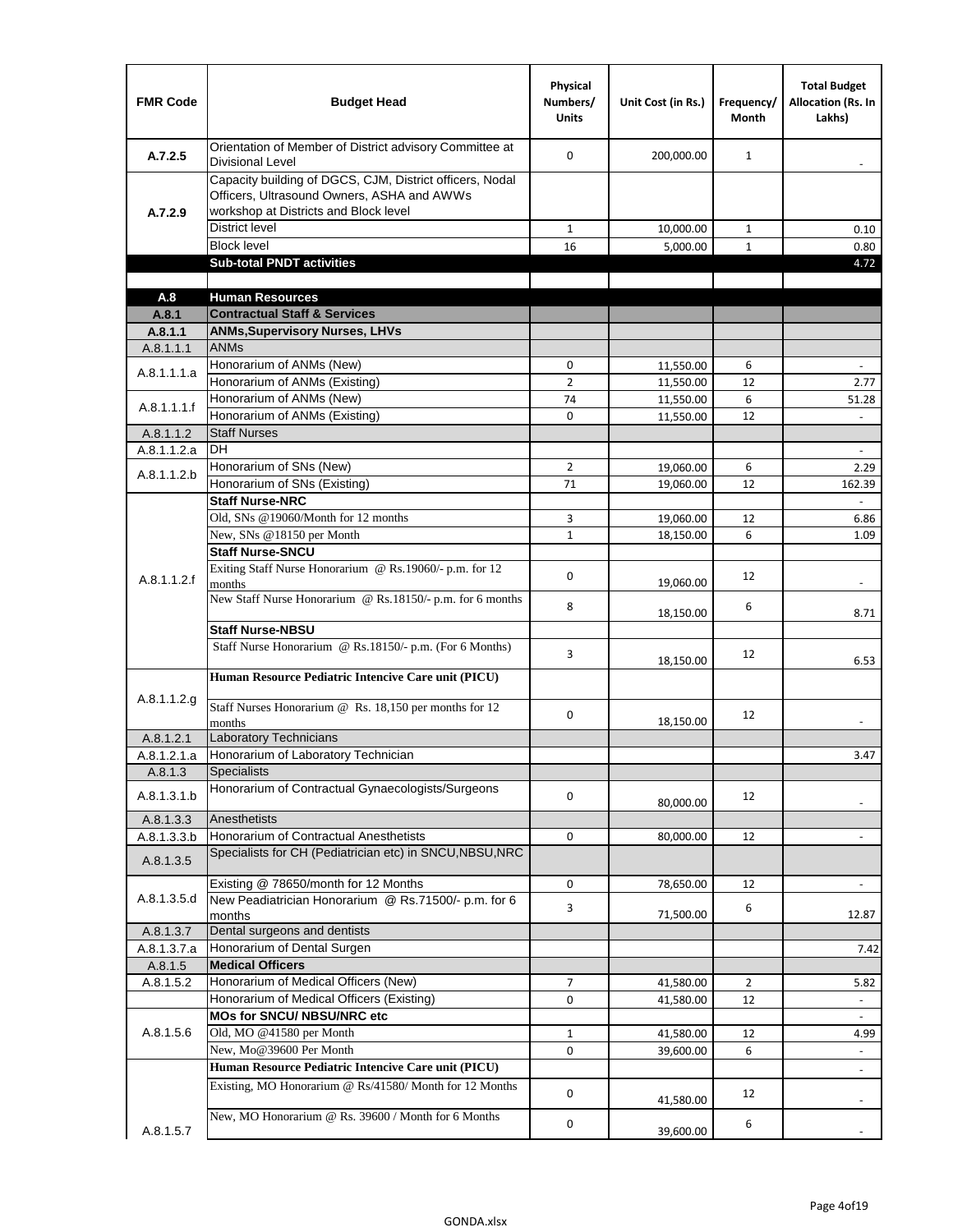| <b>FMR Code</b> | <b>Budget Head</b>                                                         | Physical<br>Numbers/<br><b>Units</b> | Unit Cost (in Rs.)     | Frequency/<br>Month | <b>Total Budget</b><br>Allocation (Rs. In<br>Lakhs) |
|-----------------|----------------------------------------------------------------------------|--------------------------------------|------------------------|---------------------|-----------------------------------------------------|
|                 | Medical Officer/Training Coordinator, Honorarium at                        |                                      |                        |                     |                                                     |
|                 | <b>Medical College</b><br>Old, Trg. Coord. @41580/month for 12 Month       | 0                                    | 41,580.00              | 12                  | $\qquad \qquad \blacksquare$                        |
|                 | New, Trg. Coord.@39600/month for 6 Month                                   | $\Omega$                             | 39,600.00              | 6                   |                                                     |
| A.8.1.7.2       | Honorarium of X-Ray Technician for 12 months                               |                                      |                        |                     | 1.73                                                |
|                 | RBSK teams (Exclusive mobile health team & DEIC                            |                                      |                        |                     |                                                     |
| A.8.1.7.4       | Staff)                                                                     |                                      |                        |                     |                                                     |
|                 | <b>MOs- AYUSH/MBBS</b>                                                     |                                      |                        |                     |                                                     |
|                 | Honoraria Existing MBBS                                                    | $\mathbf 0$                          | 41,675.00              | 12                  | $\overline{\phantom{a}}$                            |
|                 | <b>Honoraria New MBBS</b><br>Honoraria - BDS                               | 0                                    | 37,800.00              | 6                   | $\blacksquare$                                      |
| A.8.1.7.4.1     | Honoraria - AYUSH (Existing)                                               | 0<br>$\mathbf 0$                     | 40,516.00<br>27,783.00 | 12<br>12            | $\blacksquare$<br>$\blacksquare$                    |
|                 | Honoraria - AYUSH recruited upto March 16                                  | 55                                   | 26,460.00              | 12                  | 174.64                                              |
|                 | Honoraria - AYUSH New                                                      | 9                                    | 25,200.00              | 6                   | 13.61                                               |
|                 | <b>Staff Nurse</b>                                                         | $\Omega$                             |                        |                     |                                                     |
|                 | Honoraria - Staff Nurse                                                    | 0                                    | 19,100.00              | 12                  | $\overline{\phantom{a}}$                            |
|                 | <b>ANM</b>                                                                 |                                      |                        |                     |                                                     |
| A.8.1.7.4.2     | Honoraria - ANMs (Existing)                                                | $\mathbf 0$                          | 11,576.00              | 12                  | ÷,                                                  |
|                 | Honoraria - ANM (Recruited upto March 16)                                  | 30                                   | 11,025.00              | 12                  | 39.69                                               |
|                 | Honoraria - ANM (New)                                                      | $\overline{2}$                       | 10,500.00              | 6                   | 1.26                                                |
|                 | Paramedical                                                                | $\mathbf 0$                          |                        |                     | $\blacksquare$                                      |
|                 | Honoraria - Paramedical                                                    | $\mathbf 0$                          | 13,753.00              | 12                  | $\blacksquare$                                      |
|                 | <b>Pharmacists</b>                                                         | 0                                    |                        |                     |                                                     |
| A.8.1.7.4.3     | Honoraria - Pharmacist (Existing)                                          | $\mathbf 0$                          | 14,884.00              | 12                  | $\overline{\phantom{a}}$                            |
|                 | Honoraria - Pharmacist (Recruited upto March 16)                           | 32                                   | 14,175.00              | 12                  | 54.43                                               |
|                 | Honoraria - Pharmacist (New)                                               | $\Omega$                             | 13,500.00              | 6                   |                                                     |
|                 | Sub Total RBSK mobile teams                                                | $\Omega$                             |                        |                     | $\overline{\phantom{a}}$                            |
| A.8.1.7.5       | <b>Others</b>                                                              |                                      |                        |                     |                                                     |
| A.8.1.7.5.1     | Honorarium of RMNCH/FP Counselors @ Rs.10760/- for<br>12 months            | $\mathbf 0$                          | 10,760.00              | 12                  |                                                     |
|                 | <b>Adolescent Health counselors</b>                                        |                                      |                        |                     | $\blacksquare$                                      |
|                 | AH counselors at DH level (1st & 2nd phase)                                | 2                                    | 13,891.00              | 12                  | 3.33                                                |
| A.8.1.7.5.2     | AH counselors DH level of 3nd phase                                        | $\mathbf 0$                          | 13,230.00              | 12                  | $\blacksquare$                                      |
|                 | AH counselors at DH/MC level (New)                                         | 0                                    | 12,600.00              | 12                  | $\overline{\phantom{a}}$                            |
|                 | AH counsellors at CHC level                                                | $\mathbf 0$                          | 13,230.00              | 6                   | $\blacksquare$                                      |
|                 | <b>Nutriionist</b>                                                         | $\mathbf 0$                          |                        |                     | $\overline{\phantom{a}}$                            |
| A.8.1.7.5.4     | Old, Nutrist. @17325 per Month for 12 months                               | $\mathbf{1}$                         | 17,325.00              | 12                  | 2.08                                                |
|                 | New, Nutrist. $@16500$ per Month for 6 months                              | 0                                    | 16,500.00              | 6                   | $\overline{\phantom{a}}$                            |
|                 | <b>HR for Cold Chain</b>                                                   | 0                                    |                        |                     |                                                     |
|                 | Hononarium of Cold Chain Handlers at Division level                        | 1                                    | 11,430.00              | 12                  |                                                     |
|                 |                                                                            |                                      |                        |                     | 1.37                                                |
|                 | Hononarium of Cold Chain Handlers at District level                        | $\mathbf{1}$                         | 11,430.00              | 12                  | 1.37                                                |
|                 | Hononarium of Technician (Refeigator Machenic) at<br><b>Division level</b> | 0                                    | 19,060.00              | 12                  | $\overline{\phantom{a}}$                            |
|                 | Technician (Refeigator Machenic) at District level                         | 0                                    | 19,060.00              | 12                  | $\blacksquare$                                      |
| A.8.1.7.7       | Honararium of Vaccince Strore Keeper at Division level                     |                                      |                        |                     |                                                     |
|                 |                                                                            | $\mathbf{1}$                         | 25,410.00              | 12                  | 3.05                                                |
|                 | Honararium of Vaccince Van Driver at Division level                        | 0                                    | 19,060.00              | 12                  |                                                     |
|                 | HR for Blood Bank Storage/Unit                                             |                                      |                        |                     |                                                     |
|                 | Man Power Support at 89 Blood Banks                                        |                                      |                        |                     | 20.42                                               |
|                 | Man Power Support at 118 Blood Storage Centre                              |                                      |                        |                     | 4.80                                                |
|                 | Manpower support of 18 BCTV                                                |                                      |                        |                     | 14.17                                               |
| A.8.1.7.8       | Staff for Training Institutes/ SIHFW/ Nursing Training                     |                                      |                        |                     | $\mathbf 0$                                         |
|                 | Incentive/ Awards etc. to SN, ANMs etc.                                    |                                      |                        |                     | ÷,                                                  |
|                 | SBA Trained ANMs at L1 SCs from 6th delivery every month                   | 1000                                 | 300.00                 |                     | 3.00                                                |
|                 | SBA Trained ANMs/SNs at APHCs/PHCs starting from 16th                      |                                      |                        |                     |                                                     |
|                 | Delivery every month                                                       | 130                                  | 300.00                 |                     | 0.39                                                |
| A.8.1.8         | SBA Trained ANMs/SNs at Non FRU CHCs/BPHCs starting from                   |                                      |                        |                     |                                                     |
|                 | 51st Delivery every month                                                  | 3000                                 | 300.00                 |                     | 9.00                                                |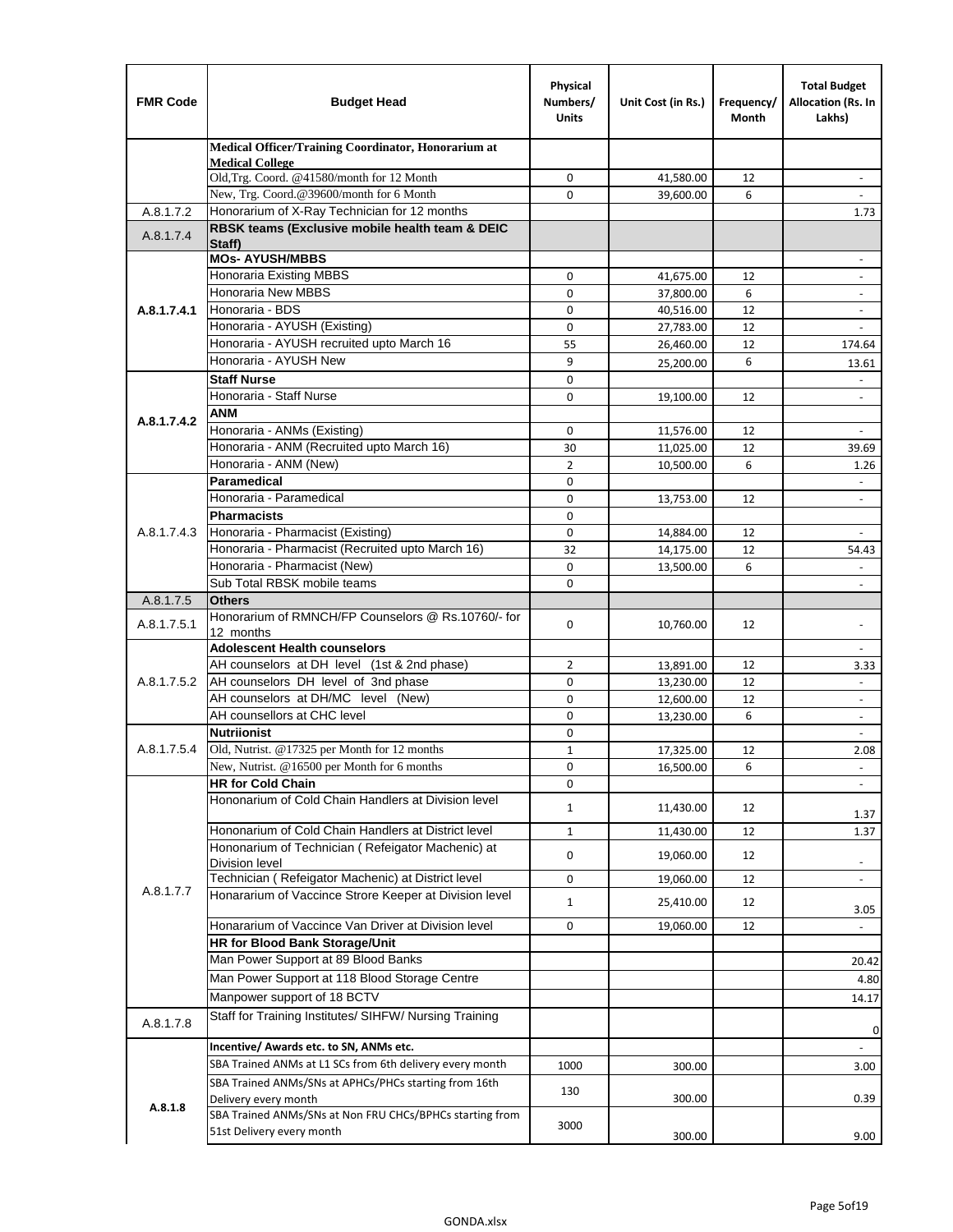| <b>FMR Code</b>  | <b>Budget Head</b>                                                                                      | Physical<br>Numbers/<br><b>Units</b> | Unit Cost (in Rs.)   | Frequency/<br>Month | <b>Total Budget</b><br>Allocation (Rs. In<br>Lakhs) |
|------------------|---------------------------------------------------------------------------------------------------------|--------------------------------------|----------------------|---------------------|-----------------------------------------------------|
|                  | Incentives for EMOC teams at below District level starting from<br>6th CS every month @Rs 3000/CS       | 480                                  | 3,000.00             |                     | 14.40                                               |
| A.8.1.9          | Honorarium of Data Entry Operator at DH                                                                 |                                      |                      |                     | 1.83                                                |
| A.8.1.10         | <b>Other Incentives Schemes (PI.Specify)</b>                                                            |                                      |                      |                     |                                                     |
| A.8.1.10.1       | Fixed difficult area Incentive                                                                          | $\mathbf 0$                          |                      |                     |                                                     |
| A.8.1.10.2       | FRU Operationalization for Gynae & anaesthetist<br>specialist on call from govt sector for NHPDs & HPDs | 40                                   | 3,000.00             |                     | 1.20                                                |
| A.8.1.10.3       | FRU Operationalization Gynaecologists specialist on call<br>for NHPDs & HPDs                            | 20                                   | 4,500.00             |                     | 0.90                                                |
| A.8.1.10.4       | FRU Operationalization anaesthetist specialist on call for<br><b>NHPDs &amp; HPDs</b>                   | 40                                   | 3,000.00             |                     | 1.20                                                |
| A.8.1.10.5       | Performance based Incentives to RMNCH+A Counsellors<br>in Family Planning @ Rs.50/ client               | $\mathbf 0$                          | 50.00                |                     | $\frac{1}{2}$                                       |
| A.8.1.11         | <b>Support Staff for Health Facilities</b>                                                              |                                      |                      |                     |                                                     |
|                  | <b>HR-NRC</b>                                                                                           |                                      |                      |                     | $\blacksquare$                                      |
|                  | Cook                                                                                                    |                                      |                      |                     |                                                     |
|                  | Old, Cook @7500 per Month for 12 months                                                                 | $\mathbf{1}$                         | 7,500.00             | 12                  | 0.90                                                |
|                  | New, Cook @7500 per Month for 6 months                                                                  | 0                                    | 7,500.00             | 6                   | $\Box$                                              |
|                  | <b>Care Taker</b><br>Old, Caretaker @6400 per Month for 12 months                                       | $\mathbf{1}$                         |                      | 12                  |                                                     |
|                  | New, Caretaker @6400 per Month for 6 months                                                             | 0                                    | 6,400.00<br>6,400.00 | 6                   | 0.77<br>÷,                                          |
|                  | <b>Cleaner</b>                                                                                          |                                      |                      |                     |                                                     |
|                  | Old, Cleaner @6400 per Month for 12 months                                                              | 0                                    | 6,400.00             | 12                  |                                                     |
|                  | New, Cleaner @6400 per Month for 6 months                                                               | $\mathbf{1}$                         | 6,400.00             | 6                   | 0.38                                                |
|                  | <b>HR-SNCU</b>                                                                                          |                                      |                      |                     |                                                     |
| A.8.1.11.f       | Cleaner/ Ward Ayah/Security Guard                                                                       |                                      |                      |                     |                                                     |
|                  | Existing CL/WA Honorarium @ Rs. 6400/monty for 12<br>months                                             | $\mathbf 0$                          | 6,400.00             | 12                  |                                                     |
|                  | New CL/WA/SG Honorarium @ Rs. 6400/month for 6<br>month                                                 | 9                                    | 6,400.00             | 6                   | 3.46                                                |
|                  | <b>Data Entry Oprator</b>                                                                               |                                      |                      |                     |                                                     |
|                  | old DEO Honorarium @ Rs.12000/- p.m. for 12 months<br>New DEO Honorarium @ Rs.12000/- p.m. for 6 months | $\mathbf 0$                          | 12,000.00            | 12                  |                                                     |
|                  |                                                                                                         | $\mathbf{1}$                         | 12,000.00            | 6                   | 0.72                                                |
|                  | Human Resource Pediatric Intencive Care unit (PICU)                                                     |                                      |                      |                     |                                                     |
|                  | Ward Aaya/Sweeper Honorarium @ Rs. 6400/Month for 6                                                     |                                      |                      |                     |                                                     |
|                  | months                                                                                                  | 0                                    | 6,400.00             | 6                   |                                                     |
|                  | Sub-total HR                                                                                            |                                      |                      |                     | 650.60                                              |
|                  |                                                                                                         |                                      |                      |                     |                                                     |
| A.9              | <b>TRAINING</b><br>Skill lab                                                                            |                                      |                      |                     |                                                     |
| A.9.1<br>A.9.1.3 | Training Motivation and follow up visit                                                                 |                                      |                      |                     | $\mathbf 0$                                         |
| A.9.3            | <b>Maternal Health Training</b>                                                                         |                                      |                      |                     |                                                     |
| A.9.3.1.4        | Training of ANMs / LHVs in SBA                                                                          |                                      |                      |                     | 23.18                                               |
| A.9.3.7          | Other maternal health training (please specify)                                                         |                                      |                      |                     |                                                     |
| A.9.3.7.1        | MDR training of District and Block level officials                                                      | 4                                    | 22,950.00            |                     | 0.92                                                |
| A.9.3.7.5        | ANM Training on new ANC guidelines and HRPs                                                             |                                      |                      |                     |                                                     |
|                  | District level                                                                                          | 3                                    | 29,300.00            |                     | 0.88                                                |
|                  | <b>Block Level</b>                                                                                      | 16                                   | 31,050.00            |                     | 4.97                                                |
| A.9.10           | <b>Training (Nursing)</b>                                                                               |                                      |                      |                     |                                                     |
| A.9.10.1         | Strengthening of Existing Training Institutions/Nursing School<br>excluding infrastructure and HR.      | $\mathbf{1}$                         | 4,300,000.00         |                     | 43.00                                               |
| A.9.10.2         | New Training Institutions/School                                                                        | $\mathbf{1}$                         | 152,000.00           |                     | 1.52                                                |
|                  | <b>National Dewarming Day</b>                                                                           |                                      |                      |                     |                                                     |
| A.9.11.3         | Orientaion meeting-District level                                                                       | 1                                    | 5000                 | $\overline{2}$      | 0.10                                                |
|                  | Orientaion meeting-Block level                                                                          | 16                                   | 7500                 | $\overline{2}$      | 2.40                                                |
| A.9.12           | <b>RBSK training</b>                                                                                    |                                      |                      |                     |                                                     |
| A.9.12.1         | RBSK Training -Training of Mobile health team -<br>technical and managerial (5 days)                    |                                      |                      |                     | 0                                                   |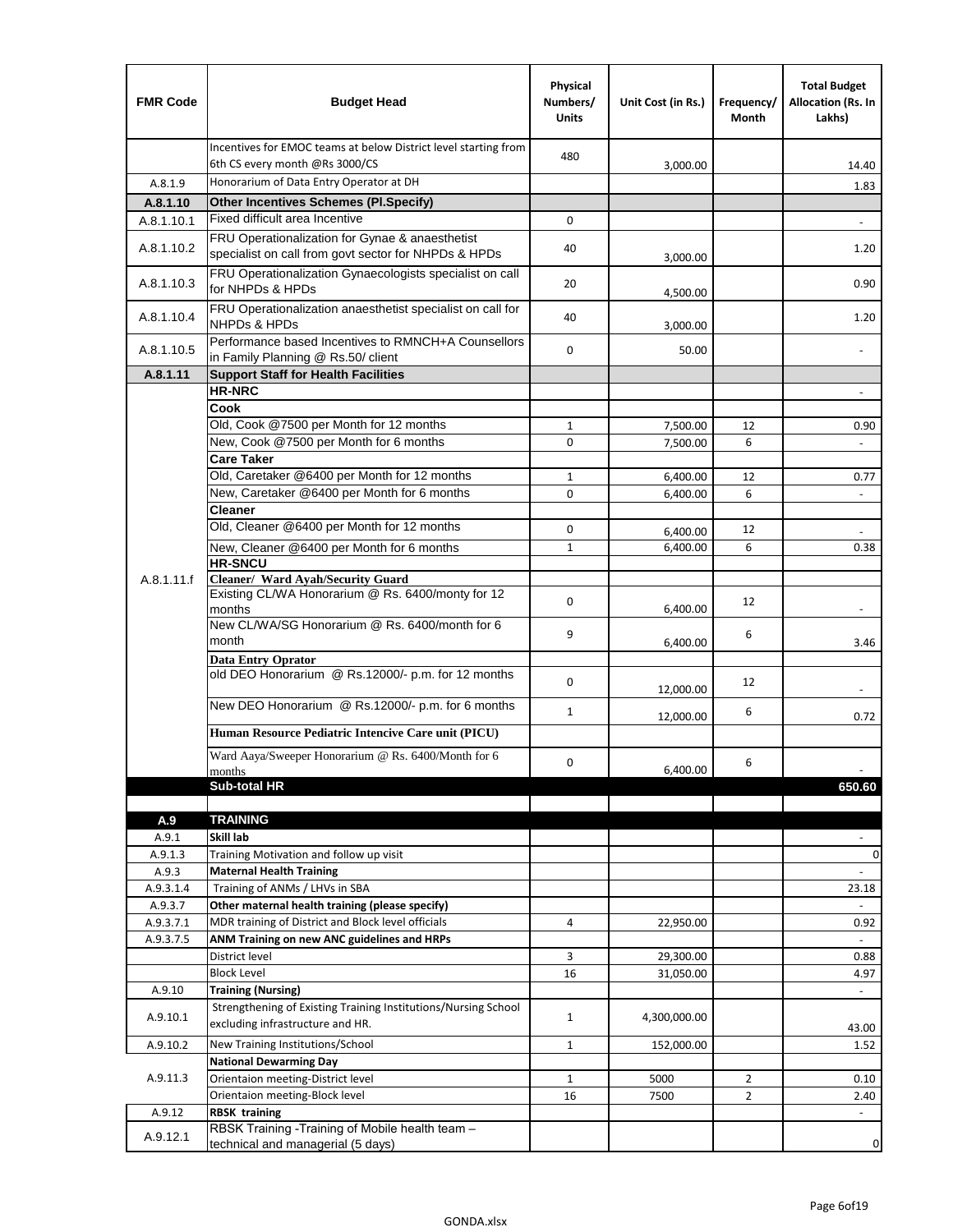| <b>Sub-total Training</b><br>76.97<br>A.10<br><b>PROGRAMME MANAGEMENT</b><br>Contractual Staff for DPMSU recruited and in position<br>A.10.2<br>District Programme Manager<br>A.10.2.1<br>$\mathbf{1}$<br>12<br>39,690.00<br>4.76<br>District Accounts Manager<br>A.10.2.2<br>1<br>12<br>32,303.00<br>3.88<br>District Data Manager<br>A.10.2.3<br>$\mathbf{1}$<br>12<br>22,050.00<br>2.65<br>Consultants/ Programme Officers (Kindly Specify)<br>A.10.2.4<br>$\mathbf 0$<br>Honorarium of RKSK Coordinator<br>$\mathbf{1}$<br>9<br>2.25<br>25,000.00<br>A.10.2.5<br>Accountants<br>0<br>0<br>A.10.2.6<br>Data Entry Operators<br>$\overline{\phantom{a}}$<br>Support Staff (Kindly Specify)<br>A.10.2.7<br>$\mathbf{1}$<br>12<br>8,269.00<br>0.99<br>Operational Cost for DPMU unit<br>A.10.2.8.1<br>$\mathbf{1}$<br>12<br>89,250.00<br>10.71<br><b>DEIC Managers</b><br>A.10.2.8.5<br>$\mathbf 0$<br>10<br>33,000.00<br><b>Strengthening of Block PMU</b><br>A.10.3<br><b>Block Programme Manager</b><br>A.10.3.1<br>46.57<br><b>Block Accounts Manager</b><br>A.10.3.2<br>12<br>12,128.00<br>23.29<br>Operational Cost for BPMU unit<br>A.10.3.7.1<br>16<br>15,000.00<br>12<br>28.80<br><b>Concurrent Audit system</b><br>Monthly Concurrent Audit<br>A.10.6<br>$\mathbf{1}$<br>12<br>4,500.00<br>0.54<br><b>Block Spesific Work</b><br>16<br>12<br>500.00<br>0.96<br><b>Mobility Support, Field Visits</b><br>A.10.7<br>DPMU/District<br>A.10.7.2<br>2<br>30,000.00<br>12<br>7.20<br><b>BPMU/Block</b><br>A.10.7.3<br>16<br>12<br>30,000.00<br>57.60<br>Vehicles for Divisional / AD office<br>$\overline{2}$<br>A.10.8.1<br>30,000.00<br>12<br>7.20<br><b>Sub-total Programme Management</b><br>197.39<br>Total of RMNCH+A<br>2,978.46<br>Additionalities under NRHM (Mission Flexible Pool)<br>в<br><b>ASHA</b><br><b>B1</b><br><b>Supplementary training for ASHAs</b><br>B1.1.1.3<br>TOT of ASHA Trainer- I round (at RHFWTC)<br>B1.1.1.3.1<br>Batch cost+Equipment+Module+ Monitoring Visit<br>TOT of ASHA Trainers -II Round (at RHFWTC)<br>B1.1.1.3.2<br>Post training support and supervision<br>B1.1.1.4<br>$\sim$<br>Supervision costs by ASHA facilitators<br>(12 months)<br>76.80<br>B1.1.1.4.1<br>Supervision costs by ASHA facilitators<br>(6 months)<br>Monthly review Meeting of ASHA Sangini with BCPM<br>B1.1.1.4.2<br>2.30<br>Performance Incentive/Other Incentive to ASHAs (if<br>B1.1.3<br>any)<br><b>ASHA incentives under Maternal Health</b><br>B1.1.3.1<br>B1.1.3.1.2<br>Maternal Death Audit Information<br>434<br>200.00<br>0.87<br>Incentive to ASHA under Child Health<br>B1.1.3.2<br>÷.<br>Incentive for Home Based Newborn Care programme<br>B1.1.3.2.1<br>67194<br>250.00<br>167.99<br>Incentive for referral of SAM cases to NRC @ Rs.50/Case<br>B1.1.3.2.4<br>240<br>50.00<br>0.12<br>Incentive for follow up of discharge of SAM children from<br>B1.1.3.2.5<br>240<br>100.00<br>0.24<br>NRCs @ Rs. 100/ for 4 Follow up<br>ASHA Incentives under family planning (ESB/ PPIUCD/<br>B1.1.3.3<br>Others)<br>ASHA PPIUCD incentive for accompanying the client for<br>B1.1.3.3.1<br>2000<br>150.00<br>3.00<br>PPIUCD insertion | <b>FMR Code</b> | <b>Budget Head</b> | Physical<br>Numbers/<br><b>Units</b> | Unit Cost (in Rs.) | Frequency/<br><b>Month</b> | <b>Total Budget</b><br>Allocation (Rs. In<br>Lakhs) |
|---------------------------------------------------------------------------------------------------------------------------------------------------------------------------------------------------------------------------------------------------------------------------------------------------------------------------------------------------------------------------------------------------------------------------------------------------------------------------------------------------------------------------------------------------------------------------------------------------------------------------------------------------------------------------------------------------------------------------------------------------------------------------------------------------------------------------------------------------------------------------------------------------------------------------------------------------------------------------------------------------------------------------------------------------------------------------------------------------------------------------------------------------------------------------------------------------------------------------------------------------------------------------------------------------------------------------------------------------------------------------------------------------------------------------------------------------------------------------------------------------------------------------------------------------------------------------------------------------------------------------------------------------------------------------------------------------------------------------------------------------------------------------------------------------------------------------------------------------------------------------------------------------------------------------------------------------------------------------------------------------------------------------------------------------------------------------------------------------------------------------------------------------------------------------------------------------------------------------------------------------------------------------------------------------------------------------------------------------------------------------------------------------------------------------------------------------------------------------------------------------------------------------------------------------------------------------------------------------------------------------------------------------------------------------------------------------------------------------------------------------------------------------------------------------------------------------------------------------------------------------------------------------------------------------------------------------------------------------------------------------------------------------------------------------------------------------------------------------------------------------------------------------------------------|-----------------|--------------------|--------------------------------------|--------------------|----------------------------|-----------------------------------------------------|
|                                                                                                                                                                                                                                                                                                                                                                                                                                                                                                                                                                                                                                                                                                                                                                                                                                                                                                                                                                                                                                                                                                                                                                                                                                                                                                                                                                                                                                                                                                                                                                                                                                                                                                                                                                                                                                                                                                                                                                                                                                                                                                                                                                                                                                                                                                                                                                                                                                                                                                                                                                                                                                                                                                                                                                                                                                                                                                                                                                                                                                                                                                                                                                     |                 |                    |                                      |                    |                            |                                                     |
|                                                                                                                                                                                                                                                                                                                                                                                                                                                                                                                                                                                                                                                                                                                                                                                                                                                                                                                                                                                                                                                                                                                                                                                                                                                                                                                                                                                                                                                                                                                                                                                                                                                                                                                                                                                                                                                                                                                                                                                                                                                                                                                                                                                                                                                                                                                                                                                                                                                                                                                                                                                                                                                                                                                                                                                                                                                                                                                                                                                                                                                                                                                                                                     |                 |                    |                                      |                    |                            |                                                     |
|                                                                                                                                                                                                                                                                                                                                                                                                                                                                                                                                                                                                                                                                                                                                                                                                                                                                                                                                                                                                                                                                                                                                                                                                                                                                                                                                                                                                                                                                                                                                                                                                                                                                                                                                                                                                                                                                                                                                                                                                                                                                                                                                                                                                                                                                                                                                                                                                                                                                                                                                                                                                                                                                                                                                                                                                                                                                                                                                                                                                                                                                                                                                                                     |                 |                    |                                      |                    |                            |                                                     |
|                                                                                                                                                                                                                                                                                                                                                                                                                                                                                                                                                                                                                                                                                                                                                                                                                                                                                                                                                                                                                                                                                                                                                                                                                                                                                                                                                                                                                                                                                                                                                                                                                                                                                                                                                                                                                                                                                                                                                                                                                                                                                                                                                                                                                                                                                                                                                                                                                                                                                                                                                                                                                                                                                                                                                                                                                                                                                                                                                                                                                                                                                                                                                                     |                 |                    |                                      |                    |                            |                                                     |
|                                                                                                                                                                                                                                                                                                                                                                                                                                                                                                                                                                                                                                                                                                                                                                                                                                                                                                                                                                                                                                                                                                                                                                                                                                                                                                                                                                                                                                                                                                                                                                                                                                                                                                                                                                                                                                                                                                                                                                                                                                                                                                                                                                                                                                                                                                                                                                                                                                                                                                                                                                                                                                                                                                                                                                                                                                                                                                                                                                                                                                                                                                                                                                     |                 |                    |                                      |                    |                            |                                                     |
|                                                                                                                                                                                                                                                                                                                                                                                                                                                                                                                                                                                                                                                                                                                                                                                                                                                                                                                                                                                                                                                                                                                                                                                                                                                                                                                                                                                                                                                                                                                                                                                                                                                                                                                                                                                                                                                                                                                                                                                                                                                                                                                                                                                                                                                                                                                                                                                                                                                                                                                                                                                                                                                                                                                                                                                                                                                                                                                                                                                                                                                                                                                                                                     |                 |                    |                                      |                    |                            |                                                     |
|                                                                                                                                                                                                                                                                                                                                                                                                                                                                                                                                                                                                                                                                                                                                                                                                                                                                                                                                                                                                                                                                                                                                                                                                                                                                                                                                                                                                                                                                                                                                                                                                                                                                                                                                                                                                                                                                                                                                                                                                                                                                                                                                                                                                                                                                                                                                                                                                                                                                                                                                                                                                                                                                                                                                                                                                                                                                                                                                                                                                                                                                                                                                                                     |                 |                    |                                      |                    |                            |                                                     |
|                                                                                                                                                                                                                                                                                                                                                                                                                                                                                                                                                                                                                                                                                                                                                                                                                                                                                                                                                                                                                                                                                                                                                                                                                                                                                                                                                                                                                                                                                                                                                                                                                                                                                                                                                                                                                                                                                                                                                                                                                                                                                                                                                                                                                                                                                                                                                                                                                                                                                                                                                                                                                                                                                                                                                                                                                                                                                                                                                                                                                                                                                                                                                                     |                 |                    |                                      |                    |                            |                                                     |
|                                                                                                                                                                                                                                                                                                                                                                                                                                                                                                                                                                                                                                                                                                                                                                                                                                                                                                                                                                                                                                                                                                                                                                                                                                                                                                                                                                                                                                                                                                                                                                                                                                                                                                                                                                                                                                                                                                                                                                                                                                                                                                                                                                                                                                                                                                                                                                                                                                                                                                                                                                                                                                                                                                                                                                                                                                                                                                                                                                                                                                                                                                                                                                     |                 |                    |                                      |                    |                            |                                                     |
|                                                                                                                                                                                                                                                                                                                                                                                                                                                                                                                                                                                                                                                                                                                                                                                                                                                                                                                                                                                                                                                                                                                                                                                                                                                                                                                                                                                                                                                                                                                                                                                                                                                                                                                                                                                                                                                                                                                                                                                                                                                                                                                                                                                                                                                                                                                                                                                                                                                                                                                                                                                                                                                                                                                                                                                                                                                                                                                                                                                                                                                                                                                                                                     |                 |                    |                                      |                    |                            |                                                     |
|                                                                                                                                                                                                                                                                                                                                                                                                                                                                                                                                                                                                                                                                                                                                                                                                                                                                                                                                                                                                                                                                                                                                                                                                                                                                                                                                                                                                                                                                                                                                                                                                                                                                                                                                                                                                                                                                                                                                                                                                                                                                                                                                                                                                                                                                                                                                                                                                                                                                                                                                                                                                                                                                                                                                                                                                                                                                                                                                                                                                                                                                                                                                                                     |                 |                    |                                      |                    |                            |                                                     |
|                                                                                                                                                                                                                                                                                                                                                                                                                                                                                                                                                                                                                                                                                                                                                                                                                                                                                                                                                                                                                                                                                                                                                                                                                                                                                                                                                                                                                                                                                                                                                                                                                                                                                                                                                                                                                                                                                                                                                                                                                                                                                                                                                                                                                                                                                                                                                                                                                                                                                                                                                                                                                                                                                                                                                                                                                                                                                                                                                                                                                                                                                                                                                                     |                 |                    |                                      |                    |                            |                                                     |
|                                                                                                                                                                                                                                                                                                                                                                                                                                                                                                                                                                                                                                                                                                                                                                                                                                                                                                                                                                                                                                                                                                                                                                                                                                                                                                                                                                                                                                                                                                                                                                                                                                                                                                                                                                                                                                                                                                                                                                                                                                                                                                                                                                                                                                                                                                                                                                                                                                                                                                                                                                                                                                                                                                                                                                                                                                                                                                                                                                                                                                                                                                                                                                     |                 |                    |                                      |                    |                            |                                                     |
|                                                                                                                                                                                                                                                                                                                                                                                                                                                                                                                                                                                                                                                                                                                                                                                                                                                                                                                                                                                                                                                                                                                                                                                                                                                                                                                                                                                                                                                                                                                                                                                                                                                                                                                                                                                                                                                                                                                                                                                                                                                                                                                                                                                                                                                                                                                                                                                                                                                                                                                                                                                                                                                                                                                                                                                                                                                                                                                                                                                                                                                                                                                                                                     |                 |                    |                                      |                    |                            |                                                     |
|                                                                                                                                                                                                                                                                                                                                                                                                                                                                                                                                                                                                                                                                                                                                                                                                                                                                                                                                                                                                                                                                                                                                                                                                                                                                                                                                                                                                                                                                                                                                                                                                                                                                                                                                                                                                                                                                                                                                                                                                                                                                                                                                                                                                                                                                                                                                                                                                                                                                                                                                                                                                                                                                                                                                                                                                                                                                                                                                                                                                                                                                                                                                                                     |                 |                    |                                      |                    |                            |                                                     |
|                                                                                                                                                                                                                                                                                                                                                                                                                                                                                                                                                                                                                                                                                                                                                                                                                                                                                                                                                                                                                                                                                                                                                                                                                                                                                                                                                                                                                                                                                                                                                                                                                                                                                                                                                                                                                                                                                                                                                                                                                                                                                                                                                                                                                                                                                                                                                                                                                                                                                                                                                                                                                                                                                                                                                                                                                                                                                                                                                                                                                                                                                                                                                                     |                 |                    |                                      |                    |                            |                                                     |
|                                                                                                                                                                                                                                                                                                                                                                                                                                                                                                                                                                                                                                                                                                                                                                                                                                                                                                                                                                                                                                                                                                                                                                                                                                                                                                                                                                                                                                                                                                                                                                                                                                                                                                                                                                                                                                                                                                                                                                                                                                                                                                                                                                                                                                                                                                                                                                                                                                                                                                                                                                                                                                                                                                                                                                                                                                                                                                                                                                                                                                                                                                                                                                     |                 |                    |                                      |                    |                            |                                                     |
|                                                                                                                                                                                                                                                                                                                                                                                                                                                                                                                                                                                                                                                                                                                                                                                                                                                                                                                                                                                                                                                                                                                                                                                                                                                                                                                                                                                                                                                                                                                                                                                                                                                                                                                                                                                                                                                                                                                                                                                                                                                                                                                                                                                                                                                                                                                                                                                                                                                                                                                                                                                                                                                                                                                                                                                                                                                                                                                                                                                                                                                                                                                                                                     |                 |                    |                                      |                    |                            |                                                     |
|                                                                                                                                                                                                                                                                                                                                                                                                                                                                                                                                                                                                                                                                                                                                                                                                                                                                                                                                                                                                                                                                                                                                                                                                                                                                                                                                                                                                                                                                                                                                                                                                                                                                                                                                                                                                                                                                                                                                                                                                                                                                                                                                                                                                                                                                                                                                                                                                                                                                                                                                                                                                                                                                                                                                                                                                                                                                                                                                                                                                                                                                                                                                                                     |                 |                    |                                      |                    |                            |                                                     |
|                                                                                                                                                                                                                                                                                                                                                                                                                                                                                                                                                                                                                                                                                                                                                                                                                                                                                                                                                                                                                                                                                                                                                                                                                                                                                                                                                                                                                                                                                                                                                                                                                                                                                                                                                                                                                                                                                                                                                                                                                                                                                                                                                                                                                                                                                                                                                                                                                                                                                                                                                                                                                                                                                                                                                                                                                                                                                                                                                                                                                                                                                                                                                                     |                 |                    |                                      |                    |                            |                                                     |
|                                                                                                                                                                                                                                                                                                                                                                                                                                                                                                                                                                                                                                                                                                                                                                                                                                                                                                                                                                                                                                                                                                                                                                                                                                                                                                                                                                                                                                                                                                                                                                                                                                                                                                                                                                                                                                                                                                                                                                                                                                                                                                                                                                                                                                                                                                                                                                                                                                                                                                                                                                                                                                                                                                                                                                                                                                                                                                                                                                                                                                                                                                                                                                     |                 |                    |                                      |                    |                            |                                                     |
|                                                                                                                                                                                                                                                                                                                                                                                                                                                                                                                                                                                                                                                                                                                                                                                                                                                                                                                                                                                                                                                                                                                                                                                                                                                                                                                                                                                                                                                                                                                                                                                                                                                                                                                                                                                                                                                                                                                                                                                                                                                                                                                                                                                                                                                                                                                                                                                                                                                                                                                                                                                                                                                                                                                                                                                                                                                                                                                                                                                                                                                                                                                                                                     |                 |                    |                                      |                    |                            |                                                     |
|                                                                                                                                                                                                                                                                                                                                                                                                                                                                                                                                                                                                                                                                                                                                                                                                                                                                                                                                                                                                                                                                                                                                                                                                                                                                                                                                                                                                                                                                                                                                                                                                                                                                                                                                                                                                                                                                                                                                                                                                                                                                                                                                                                                                                                                                                                                                                                                                                                                                                                                                                                                                                                                                                                                                                                                                                                                                                                                                                                                                                                                                                                                                                                     |                 |                    |                                      |                    |                            |                                                     |
|                                                                                                                                                                                                                                                                                                                                                                                                                                                                                                                                                                                                                                                                                                                                                                                                                                                                                                                                                                                                                                                                                                                                                                                                                                                                                                                                                                                                                                                                                                                                                                                                                                                                                                                                                                                                                                                                                                                                                                                                                                                                                                                                                                                                                                                                                                                                                                                                                                                                                                                                                                                                                                                                                                                                                                                                                                                                                                                                                                                                                                                                                                                                                                     |                 |                    |                                      |                    |                            |                                                     |
|                                                                                                                                                                                                                                                                                                                                                                                                                                                                                                                                                                                                                                                                                                                                                                                                                                                                                                                                                                                                                                                                                                                                                                                                                                                                                                                                                                                                                                                                                                                                                                                                                                                                                                                                                                                                                                                                                                                                                                                                                                                                                                                                                                                                                                                                                                                                                                                                                                                                                                                                                                                                                                                                                                                                                                                                                                                                                                                                                                                                                                                                                                                                                                     |                 |                    |                                      |                    |                            |                                                     |
|                                                                                                                                                                                                                                                                                                                                                                                                                                                                                                                                                                                                                                                                                                                                                                                                                                                                                                                                                                                                                                                                                                                                                                                                                                                                                                                                                                                                                                                                                                                                                                                                                                                                                                                                                                                                                                                                                                                                                                                                                                                                                                                                                                                                                                                                                                                                                                                                                                                                                                                                                                                                                                                                                                                                                                                                                                                                                                                                                                                                                                                                                                                                                                     |                 |                    |                                      |                    |                            |                                                     |
|                                                                                                                                                                                                                                                                                                                                                                                                                                                                                                                                                                                                                                                                                                                                                                                                                                                                                                                                                                                                                                                                                                                                                                                                                                                                                                                                                                                                                                                                                                                                                                                                                                                                                                                                                                                                                                                                                                                                                                                                                                                                                                                                                                                                                                                                                                                                                                                                                                                                                                                                                                                                                                                                                                                                                                                                                                                                                                                                                                                                                                                                                                                                                                     |                 |                    |                                      |                    |                            |                                                     |
|                                                                                                                                                                                                                                                                                                                                                                                                                                                                                                                                                                                                                                                                                                                                                                                                                                                                                                                                                                                                                                                                                                                                                                                                                                                                                                                                                                                                                                                                                                                                                                                                                                                                                                                                                                                                                                                                                                                                                                                                                                                                                                                                                                                                                                                                                                                                                                                                                                                                                                                                                                                                                                                                                                                                                                                                                                                                                                                                                                                                                                                                                                                                                                     |                 |                    |                                      |                    |                            |                                                     |
|                                                                                                                                                                                                                                                                                                                                                                                                                                                                                                                                                                                                                                                                                                                                                                                                                                                                                                                                                                                                                                                                                                                                                                                                                                                                                                                                                                                                                                                                                                                                                                                                                                                                                                                                                                                                                                                                                                                                                                                                                                                                                                                                                                                                                                                                                                                                                                                                                                                                                                                                                                                                                                                                                                                                                                                                                                                                                                                                                                                                                                                                                                                                                                     |                 |                    |                                      |                    |                            |                                                     |
|                                                                                                                                                                                                                                                                                                                                                                                                                                                                                                                                                                                                                                                                                                                                                                                                                                                                                                                                                                                                                                                                                                                                                                                                                                                                                                                                                                                                                                                                                                                                                                                                                                                                                                                                                                                                                                                                                                                                                                                                                                                                                                                                                                                                                                                                                                                                                                                                                                                                                                                                                                                                                                                                                                                                                                                                                                                                                                                                                                                                                                                                                                                                                                     |                 |                    |                                      |                    |                            |                                                     |
|                                                                                                                                                                                                                                                                                                                                                                                                                                                                                                                                                                                                                                                                                                                                                                                                                                                                                                                                                                                                                                                                                                                                                                                                                                                                                                                                                                                                                                                                                                                                                                                                                                                                                                                                                                                                                                                                                                                                                                                                                                                                                                                                                                                                                                                                                                                                                                                                                                                                                                                                                                                                                                                                                                                                                                                                                                                                                                                                                                                                                                                                                                                                                                     |                 |                    |                                      |                    |                            |                                                     |
|                                                                                                                                                                                                                                                                                                                                                                                                                                                                                                                                                                                                                                                                                                                                                                                                                                                                                                                                                                                                                                                                                                                                                                                                                                                                                                                                                                                                                                                                                                                                                                                                                                                                                                                                                                                                                                                                                                                                                                                                                                                                                                                                                                                                                                                                                                                                                                                                                                                                                                                                                                                                                                                                                                                                                                                                                                                                                                                                                                                                                                                                                                                                                                     |                 |                    |                                      |                    |                            |                                                     |
|                                                                                                                                                                                                                                                                                                                                                                                                                                                                                                                                                                                                                                                                                                                                                                                                                                                                                                                                                                                                                                                                                                                                                                                                                                                                                                                                                                                                                                                                                                                                                                                                                                                                                                                                                                                                                                                                                                                                                                                                                                                                                                                                                                                                                                                                                                                                                                                                                                                                                                                                                                                                                                                                                                                                                                                                                                                                                                                                                                                                                                                                                                                                                                     |                 |                    |                                      |                    |                            |                                                     |
|                                                                                                                                                                                                                                                                                                                                                                                                                                                                                                                                                                                                                                                                                                                                                                                                                                                                                                                                                                                                                                                                                                                                                                                                                                                                                                                                                                                                                                                                                                                                                                                                                                                                                                                                                                                                                                                                                                                                                                                                                                                                                                                                                                                                                                                                                                                                                                                                                                                                                                                                                                                                                                                                                                                                                                                                                                                                                                                                                                                                                                                                                                                                                                     |                 |                    |                                      |                    |                            |                                                     |
|                                                                                                                                                                                                                                                                                                                                                                                                                                                                                                                                                                                                                                                                                                                                                                                                                                                                                                                                                                                                                                                                                                                                                                                                                                                                                                                                                                                                                                                                                                                                                                                                                                                                                                                                                                                                                                                                                                                                                                                                                                                                                                                                                                                                                                                                                                                                                                                                                                                                                                                                                                                                                                                                                                                                                                                                                                                                                                                                                                                                                                                                                                                                                                     |                 |                    |                                      |                    |                            |                                                     |
|                                                                                                                                                                                                                                                                                                                                                                                                                                                                                                                                                                                                                                                                                                                                                                                                                                                                                                                                                                                                                                                                                                                                                                                                                                                                                                                                                                                                                                                                                                                                                                                                                                                                                                                                                                                                                                                                                                                                                                                                                                                                                                                                                                                                                                                                                                                                                                                                                                                                                                                                                                                                                                                                                                                                                                                                                                                                                                                                                                                                                                                                                                                                                                     |                 |                    |                                      |                    |                            |                                                     |
|                                                                                                                                                                                                                                                                                                                                                                                                                                                                                                                                                                                                                                                                                                                                                                                                                                                                                                                                                                                                                                                                                                                                                                                                                                                                                                                                                                                                                                                                                                                                                                                                                                                                                                                                                                                                                                                                                                                                                                                                                                                                                                                                                                                                                                                                                                                                                                                                                                                                                                                                                                                                                                                                                                                                                                                                                                                                                                                                                                                                                                                                                                                                                                     |                 |                    |                                      |                    |                            |                                                     |
|                                                                                                                                                                                                                                                                                                                                                                                                                                                                                                                                                                                                                                                                                                                                                                                                                                                                                                                                                                                                                                                                                                                                                                                                                                                                                                                                                                                                                                                                                                                                                                                                                                                                                                                                                                                                                                                                                                                                                                                                                                                                                                                                                                                                                                                                                                                                                                                                                                                                                                                                                                                                                                                                                                                                                                                                                                                                                                                                                                                                                                                                                                                                                                     |                 |                    |                                      |                    |                            |                                                     |
|                                                                                                                                                                                                                                                                                                                                                                                                                                                                                                                                                                                                                                                                                                                                                                                                                                                                                                                                                                                                                                                                                                                                                                                                                                                                                                                                                                                                                                                                                                                                                                                                                                                                                                                                                                                                                                                                                                                                                                                                                                                                                                                                                                                                                                                                                                                                                                                                                                                                                                                                                                                                                                                                                                                                                                                                                                                                                                                                                                                                                                                                                                                                                                     |                 |                    |                                      |                    |                            |                                                     |
|                                                                                                                                                                                                                                                                                                                                                                                                                                                                                                                                                                                                                                                                                                                                                                                                                                                                                                                                                                                                                                                                                                                                                                                                                                                                                                                                                                                                                                                                                                                                                                                                                                                                                                                                                                                                                                                                                                                                                                                                                                                                                                                                                                                                                                                                                                                                                                                                                                                                                                                                                                                                                                                                                                                                                                                                                                                                                                                                                                                                                                                                                                                                                                     |                 |                    |                                      |                    |                            |                                                     |
|                                                                                                                                                                                                                                                                                                                                                                                                                                                                                                                                                                                                                                                                                                                                                                                                                                                                                                                                                                                                                                                                                                                                                                                                                                                                                                                                                                                                                                                                                                                                                                                                                                                                                                                                                                                                                                                                                                                                                                                                                                                                                                                                                                                                                                                                                                                                                                                                                                                                                                                                                                                                                                                                                                                                                                                                                                                                                                                                                                                                                                                                                                                                                                     |                 |                    |                                      |                    |                            |                                                     |
|                                                                                                                                                                                                                                                                                                                                                                                                                                                                                                                                                                                                                                                                                                                                                                                                                                                                                                                                                                                                                                                                                                                                                                                                                                                                                                                                                                                                                                                                                                                                                                                                                                                                                                                                                                                                                                                                                                                                                                                                                                                                                                                                                                                                                                                                                                                                                                                                                                                                                                                                                                                                                                                                                                                                                                                                                                                                                                                                                                                                                                                                                                                                                                     |                 |                    |                                      |                    |                            |                                                     |
|                                                                                                                                                                                                                                                                                                                                                                                                                                                                                                                                                                                                                                                                                                                                                                                                                                                                                                                                                                                                                                                                                                                                                                                                                                                                                                                                                                                                                                                                                                                                                                                                                                                                                                                                                                                                                                                                                                                                                                                                                                                                                                                                                                                                                                                                                                                                                                                                                                                                                                                                                                                                                                                                                                                                                                                                                                                                                                                                                                                                                                                                                                                                                                     |                 |                    |                                      |                    |                            |                                                     |
|                                                                                                                                                                                                                                                                                                                                                                                                                                                                                                                                                                                                                                                                                                                                                                                                                                                                                                                                                                                                                                                                                                                                                                                                                                                                                                                                                                                                                                                                                                                                                                                                                                                                                                                                                                                                                                                                                                                                                                                                                                                                                                                                                                                                                                                                                                                                                                                                                                                                                                                                                                                                                                                                                                                                                                                                                                                                                                                                                                                                                                                                                                                                                                     |                 |                    |                                      |                    |                            |                                                     |
|                                                                                                                                                                                                                                                                                                                                                                                                                                                                                                                                                                                                                                                                                                                                                                                                                                                                                                                                                                                                                                                                                                                                                                                                                                                                                                                                                                                                                                                                                                                                                                                                                                                                                                                                                                                                                                                                                                                                                                                                                                                                                                                                                                                                                                                                                                                                                                                                                                                                                                                                                                                                                                                                                                                                                                                                                                                                                                                                                                                                                                                                                                                                                                     |                 |                    |                                      |                    |                            |                                                     |
|                                                                                                                                                                                                                                                                                                                                                                                                                                                                                                                                                                                                                                                                                                                                                                                                                                                                                                                                                                                                                                                                                                                                                                                                                                                                                                                                                                                                                                                                                                                                                                                                                                                                                                                                                                                                                                                                                                                                                                                                                                                                                                                                                                                                                                                                                                                                                                                                                                                                                                                                                                                                                                                                                                                                                                                                                                                                                                                                                                                                                                                                                                                                                                     |                 |                    |                                      |                    |                            |                                                     |
|                                                                                                                                                                                                                                                                                                                                                                                                                                                                                                                                                                                                                                                                                                                                                                                                                                                                                                                                                                                                                                                                                                                                                                                                                                                                                                                                                                                                                                                                                                                                                                                                                                                                                                                                                                                                                                                                                                                                                                                                                                                                                                                                                                                                                                                                                                                                                                                                                                                                                                                                                                                                                                                                                                                                                                                                                                                                                                                                                                                                                                                                                                                                                                     |                 |                    |                                      |                    |                            |                                                     |
|                                                                                                                                                                                                                                                                                                                                                                                                                                                                                                                                                                                                                                                                                                                                                                                                                                                                                                                                                                                                                                                                                                                                                                                                                                                                                                                                                                                                                                                                                                                                                                                                                                                                                                                                                                                                                                                                                                                                                                                                                                                                                                                                                                                                                                                                                                                                                                                                                                                                                                                                                                                                                                                                                                                                                                                                                                                                                                                                                                                                                                                                                                                                                                     |                 |                    |                                      |                    |                            |                                                     |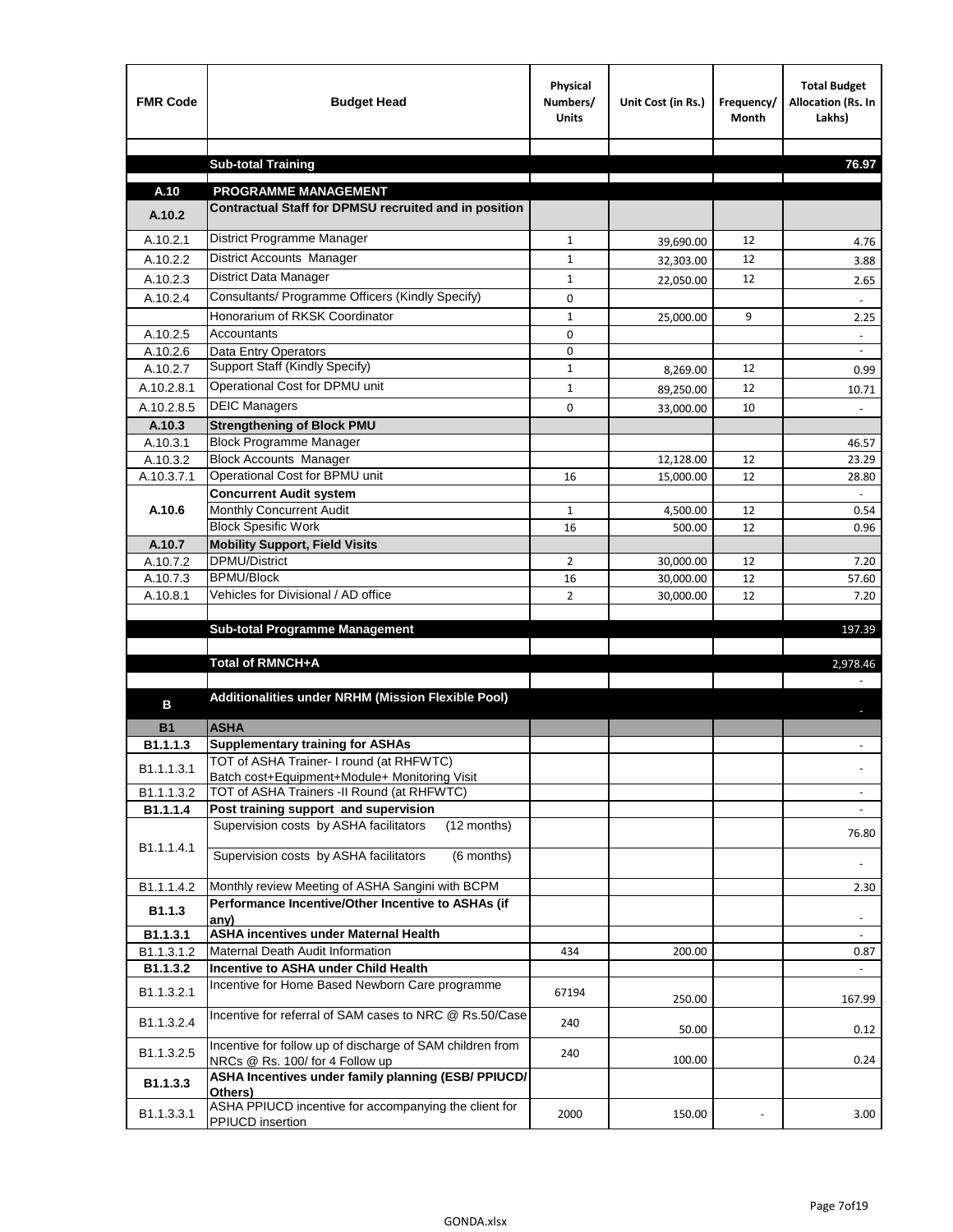| <b>FMR Code</b>            | <b>Budget Head</b>                                                                                                                                                                             | Physical<br>Numbers/<br><b>Units</b> | Unit Cost (in Rs.) | Frequency/<br>Month | <b>Total Budget</b><br><b>Allocation (Rs. In</b><br>Lakhs) |
|----------------------------|------------------------------------------------------------------------------------------------------------------------------------------------------------------------------------------------|--------------------------------------|--------------------|---------------------|------------------------------------------------------------|
|                            | ASHA incentive under ESB scheme for promoting<br>spacing of births @ 500/- per ASHA/client                                                                                                     | 212                                  | 500.00             |                     | 1.06                                                       |
| B <sub>1.1</sub> , 3, 3, 2 | Spacing for 2 years after marriage @ 500/- per<br>ASHA/client                                                                                                                                  | 226                                  | 500.00             |                     | 1.13                                                       |
| B1.1.3.3.3                 | ASHA Incentive under ESB scheme for promoting<br>adoption of limiting method upto two children @ Rs. 1000<br>per client                                                                        | 190                                  | 1,000.00           |                     | 1.90                                                       |
| B1.1.3.6                   | <b>ASHA Incentives (other)</b>                                                                                                                                                                 |                                      |                    |                     |                                                            |
| B <sub>1.1</sub> , 3, 5, 3 | ASHA incentive for NDD for 2 round                                                                                                                                                             | 3186                                 | 100.00             | $\overline{2}$      | 6.37                                                       |
| B <sub>1.1</sub> .3.6.1    | Amount to be released for 12 months for Routine<br>activities (4 month incentive for ASHAs those are yet to<br>be placed)                                                                      |                                      |                    |                     | 342.72                                                     |
| B1.1.3.6.4                 | Incentive to ASHA Facilitator (12 Months)                                                                                                                                                      |                                      |                    |                     | 4.61                                                       |
| B <sub>1.1</sub> .3.6.5    | Reimbursement of travel expenses for accompanying a<br>woman to facility for surgical abortion (MVA/EVA) @<br>Rs.150/-per case                                                                 | 40                                   | 150.00             |                     | 0.06                                                       |
| B <sub>1.1</sub> .3.6.6    | Reimbursement of travel expenses for accompanying a<br>woman to facility for medical abortion (MMA) @ Rs.225/-<br>per case                                                                     | 40                                   | 225.00             |                     | 0.09                                                       |
| B1.1.3.6.9                 | ASHA Torch (NO. of ASHA +AF) @ Rs. 262.20                                                                                                                                                      |                                      |                    |                     | 8.69                                                       |
| B1.1.3.7                   | Other (support provisions to ASHA such as uniform,                                                                                                                                             |                                      |                    |                     |                                                            |
| B <sub>1.1</sub> .3.7.2    | diary, ASHA Ghar etc)<br>ASHA Payment Voucher, Payment Register and VHIR<br>1.@ Rs. 25/ASHA, 2.@Rs.50/AF, 3.@Rs.150/block for<br>ASHa master payment register,<br>4. @Rs.174.5/ASHA/B1.1.3.7.2 |                                      |                    |                     | 6.44                                                       |
| B <sub>1.1</sub> , 3, 7, 4 | ASHA SAREE (TA/DA for Attending monthly meeting) No.<br>of ASHA+AF @ Rs.450                                                                                                                    |                                      |                    |                     | 14.91                                                      |
| B <sub>1.1</sub> .5.1      | Honorarium of Regional Coordinator                                                                                                                                                             |                                      |                    |                     |                                                            |
| B <sub>1.1.5.2</sub>       | Honararium of District Community Process Manager                                                                                                                                               | $\mathbf{1}$                         | 32,303.00          | 12                  | 3.88                                                       |
| B1.1.5.3                   | Honararium of Block Community Process Manager                                                                                                                                                  | 16                                   | 12,000.00          | 12                  | 23.04                                                      |
|                            | Mobility cost for ARC/AMG                                                                                                                                                                      |                                      |                    |                     |                                                            |
| B <sub>1.1.5.4</sub>       | AMG cost                                                                                                                                                                                       | $\mathbf{1}$                         | 10,000.00          | $\mathbf{1}$        | 0.10                                                       |
|                            | Quarterly BCPM meeting at Divisional Head Quarter @                                                                                                                                            |                                      |                    |                     | 0.88                                                       |
|                            | rs. 500/BCPM/qtr.                                                                                                                                                                              |                                      |                    |                     |                                                            |
|                            | <b>Sub Total of ASHA</b>                                                                                                                                                                       |                                      |                    |                     | 667.19974                                                  |
|                            |                                                                                                                                                                                                |                                      |                    |                     |                                                            |
| B.2                        | <b>Untied Fund</b>                                                                                                                                                                             |                                      |                    |                     |                                                            |
| B <sub>2.3</sub>           | <b>CHCs</b>                                                                                                                                                                                    |                                      |                    |                     | 24.00                                                      |
| B <sub>2.4</sub>           | <b>PHCs</b>                                                                                                                                                                                    |                                      |                    |                     | 35.70                                                      |
|                            | <b>Sub Total of Untied Fund</b>                                                                                                                                                                |                                      |                    |                     | 59.7                                                       |
| <b>B9</b>                  | <b>Mainstreaming of AYUSH</b>                                                                                                                                                                  |                                      |                    |                     |                                                            |
| B.9.1                      | Medical Officers at CHCs/ PHCs (Only AYUSH)                                                                                                                                                    |                                      |                    |                     |                                                            |
| B.9.1.1                    | DH                                                                                                                                                                                             | 3                                    | 29,106.00          | 12                  | 10.48                                                      |
| B.9.1.2                    | <b>FRUs</b>                                                                                                                                                                                    | $\mathbf{1}$                         | 29,106.00          | 12                  | 3.49                                                       |
| B.9.1.3                    | Non FRU SDH/ CHC                                                                                                                                                                               | 23                                   | 29,106.00          | 12                  | 80.33                                                      |
| B.9.1.4                    | 24 X 7 PHC                                                                                                                                                                                     | 0                                    | 29,106.00          | 12                  |                                                            |
| B.9.1.5                    | Non-24 X 7 PHCs/ APHCs                                                                                                                                                                         | 6                                    | 29,106.00          | 12                  | 20.96                                                      |
| <b>B.9.2</b>               | Other Staff Nurses and Supervisory Nurses/ AYUSH<br>pharmacists (Only AYUSH)                                                                                                                   |                                      |                    |                     |                                                            |
| B.9.2.1                    | DH                                                                                                                                                                                             | $\overline{2}$                       | 10,914.75          | 12                  | 2.62                                                       |
| B.9.2.2                    | <b>FRUs</b>                                                                                                                                                                                    | 0                                    | 10,914.75          | 12                  |                                                            |
| B.9.2.3                    | Non FRU SDH/ CHC                                                                                                                                                                               | 13                                   | 10,914.75          | 12                  | 17.03                                                      |
| B.9.2.4                    | 24 X 7 PHC                                                                                                                                                                                     | 0                                    |                    | 12                  |                                                            |
|                            | Non-24 X 7 PHCs                                                                                                                                                                                | 0                                    | 10,914.75          |                     | $\qquad \qquad \blacksquare$                               |
| B.9.2.5                    |                                                                                                                                                                                                |                                      | 10,914.75          | 12                  |                                                            |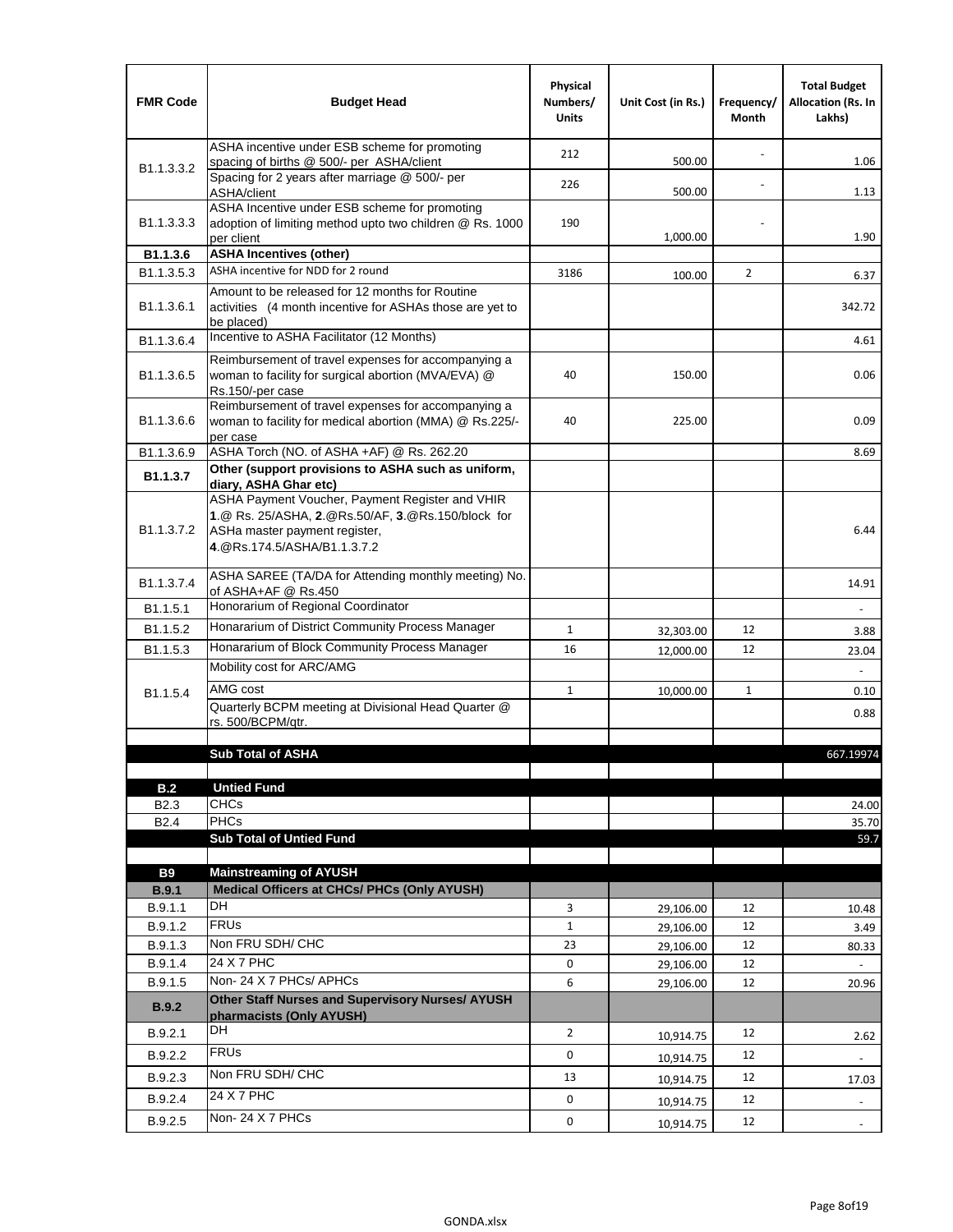| <b>FMR Code</b>               | <b>Budget Head</b>                                                                              | Physical<br>Numbers/<br><b>Units</b> | Unit Cost (in Rs.) | Frequency/<br>Month | <b>Total Budget</b><br>Allocation (Rs. In<br>Lakhs) |
|-------------------------------|-------------------------------------------------------------------------------------------------|--------------------------------------|--------------------|---------------------|-----------------------------------------------------|
|                               | Panchkarma Unit Lokbabdhu Rajnarayna Joint<br><b>Hospital, Lucknow</b>                          |                                      |                    |                     |                                                     |
| B.9.2.6                       | Honararium of Panchkarma Technician (1Male and 1<br>Female)                                     | 0                                    | 10,000.00          | 12                  |                                                     |
|                               | Honorarium of Panchkarma Attendent                                                              | 0                                    | 8,000.00           | 12                  |                                                     |
|                               | Lumpsum amount for Sweeper (Safai Karmi)                                                        |                                      |                    |                     | 0                                                   |
| <b>B9.3</b>                   | <b>Other Activities (Excluding HR)</b>                                                          |                                      |                    |                     |                                                     |
| B9.3.1                        | Contingency AYUSH wings                                                                         | $\mathbf{1}$                         | 20,000.00          |                     | 0.20                                                |
| B9.3.3                        | Establishment of Panchkarma Unit                                                                |                                      |                    |                     | $\mathbf 0$                                         |
| B9.3.4                        | Construction of AYUSH Wing                                                                      | 0                                    | 3,000,000.00       |                     |                                                     |
|                               |                                                                                                 |                                      |                    |                     |                                                     |
|                               | Sub Total of Mainstreaming of AYUSH                                                             |                                      |                    |                     | 135.11                                              |
|                               |                                                                                                 |                                      |                    |                     |                                                     |
| <b>B10</b>                    | <b>IEC-BCC NRHM</b><br><b>Girls Child Day</b>                                                   |                                      |                    |                     |                                                     |
| B.10.3.5                      | <b>Division level</b>                                                                           | $\mathbf{1}$                         | 50,000.00          | 1                   | 0.50                                                |
|                               | <b>Block level</b>                                                                              | 16                                   | 10,000.00          | $\mathbf{1}$        | 1.60                                                |
| <b>B.10.7</b>                 | Priniting activities (please specify)                                                           |                                      |                    |                     |                                                     |
| B.10.7.1                      | SM booklet @Rs 20.00 for all ANCs                                                               | 119147                               | 20.00              |                     | 23.83                                               |
|                               | MCP card @ Rs 10 for all ANCs                                                                   | 119147                               | 10.00              |                     | 11.91                                               |
| <b>B.10.7.4</b><br>B.10.7.4.1 | <b>Other printing</b><br><b>IEC-BCC Material for NDD</b>                                        |                                      |                    |                     |                                                     |
|                               | IEC material, poster, banner @ Rs. 14000 per block for 2<br>round                               | 16                                   | 14000              | $\overline{2}$      | 4.48                                                |
|                               | Teaching and community hand bills/pumphlets and check<br>list @ Rs. 14000 per block for 2 round | 16                                   | 14000              | 2                   | 4.48                                                |
|                               | 5 Fipchart per block @ Rs. 200 per Flip chart( one time)                                        | 80                                   | 200                | 1                   | 0.16                                                |
|                               | AWW and Teacher hand out @ Rs. 7 each for 2 round                                               | 6147                                 | $\overline{7}$     | 2                   | 0.86                                                |
|                               | ASHA hand out @ Rs. 2 each for 2 round                                                          | 3186                                 | $\overline{2}$     | 2                   | 0.13                                                |
|                               | <b>AFHC cards</b>                                                                               |                                      |                    |                     |                                                     |
| B.10.7.4.2                    | For DH & MC level Existing AFHS clinics<br>For CHC level Existing AFHS clinics                  | $\overline{2}$<br>16                 | 0.50<br>0.50       | 2000<br>2000        | 0.02<br>0.16                                        |
|                               | For PHC level existing AFHS clinics                                                             | 32                                   | 0.50               | 2000                | 0.32                                                |
|                               | AFHC Register (3 register per clinic)                                                           | 150                                  | 150.00             | $\mathbf{1}$        | 0.23                                                |
|                               | Printing of RBSK card and registers                                                             | 0                                    |                    |                     |                                                     |
|                               | MHT Register for AWC                                                                            | 699                                  | 100.00             | $\mathbf{1}$        | 0.70                                                |
|                               | MHT Register for School<br>(Class-1 to 12)                                                      | 530                                  | 100.00             | $\mathbf{1}$        | 0.53                                                |
| B.10.7.4.3                    | RBSK Format (microplan, reporting) @ Rs. 3000/ per<br>block                                     | 16                                   | 3,000.00           | $\mathbf{1}$        | 0.48                                                |
|                               | RBSK card for children of AWC and School                                                        |                                      |                    |                     |                                                     |
|                               | AWC (Twice in year)                                                                             | 349546                               | 1.20               |                     | 4.19                                                |
|                               | School (Class 1 to 12)                                                                          | 264978                               | 0.75               |                     | 1.99                                                |
|                               | <b>Sub Total IEC</b>                                                                            |                                      |                    |                     | 56.57                                               |
|                               |                                                                                                 |                                      |                    |                     |                                                     |
| <b>B.11</b>                   |                                                                                                 |                                      |                    |                     |                                                     |
| B.11.2.5                      | Recurring support of 18 BCTV                                                                    |                                      |                    |                     | 2.51                                                |
|                               |                                                                                                 |                                      |                    |                     |                                                     |
| <b>B14</b>                    | Innovations (if any)<br>Religious and Community Leaders Meet @ Rs.                              |                                      |                    |                     |                                                     |
| B14.6                         | 10000/District/meeting<br>Rogi Sahayata Kendra @ Rs. 664200 including 5%                        | $\mathbf{1}$                         | 10,000.00          |                     | 0.10                                                |
| B14.11                        | increment in HR cost                                                                            |                                      |                    |                     | 13.28                                               |
| B14.12                        | AAA Platform - Monitoring & Microplanning meeting for<br>frontline workers                      |                                      |                    |                     | 47.97                                               |
|                               | Nurse Mentor Programme and Establishment of Mini                                                |                                      |                    |                     |                                                     |
|                               | <b>Skill Lab</b>                                                                                |                                      |                    |                     |                                                     |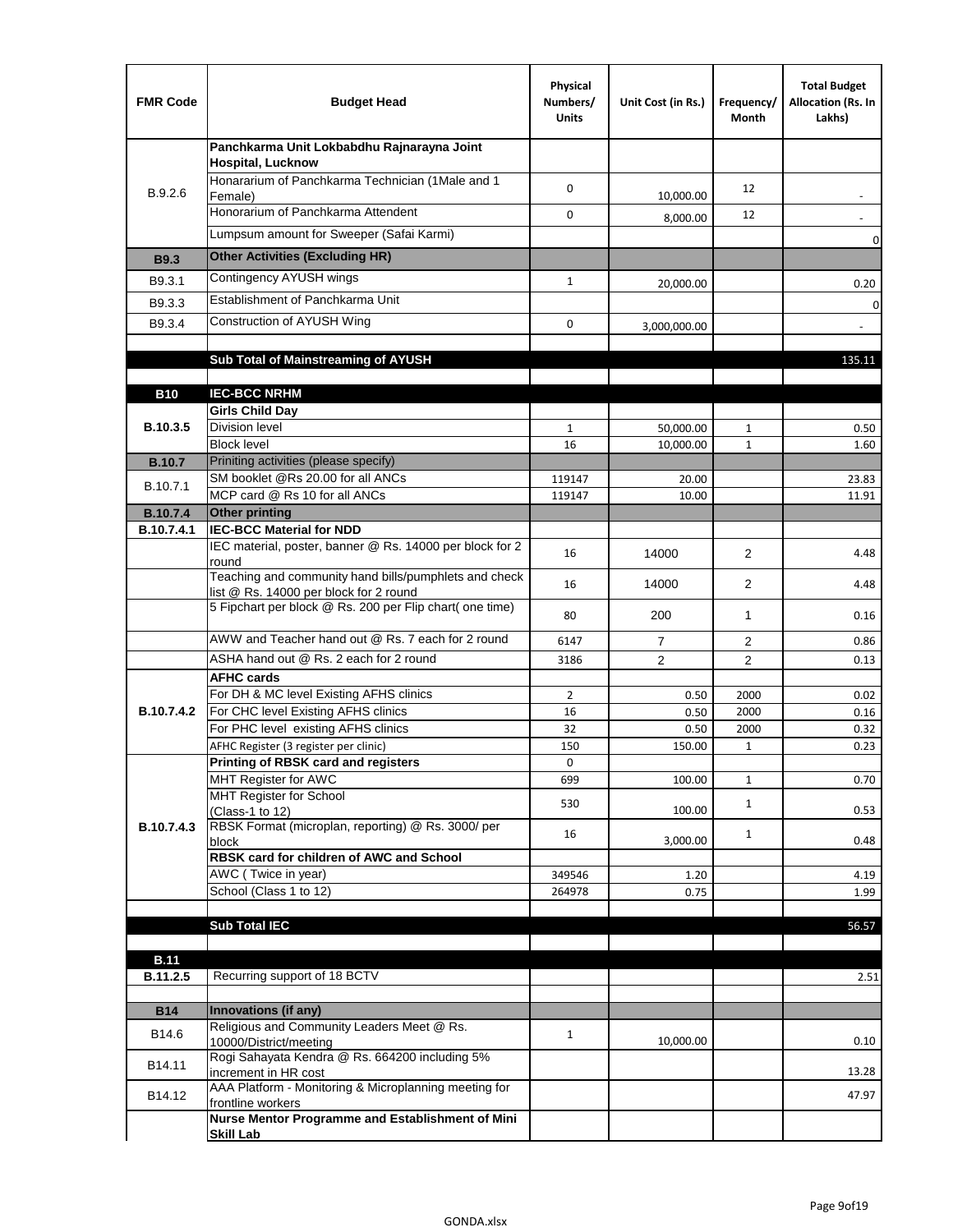| <b>FMR Code</b>              | <b>Budget Head</b>                                                                         | Physical<br>Numbers/<br><b>Units</b> | Unit Cost (in Rs.) | Frequency/<br><b>Month</b> | <b>Total Budget</b><br>Allocation (Rs. In<br>Lakhs) |
|------------------------------|--------------------------------------------------------------------------------------------|--------------------------------------|--------------------|----------------------------|-----------------------------------------------------|
| B14.19                       | Honoraium of Naurse Mentor (Existing)                                                      | 1                                    | 38,588.00          | 12                         | 4.63                                                |
|                              | Honoraium of Naurse Mentor for 12 montys (New)                                             | $\overline{2}$                       | 36,750.00          | 12                         | 8.82                                                |
|                              | Honoraium of Naurse Mentor fro 10 months (New)                                             | 0                                    | 36,750.00          | 10                         | $\omega$                                            |
| B14.22                       | Training Strategy for Village Health and Nutrition Days<br>(VHNDs)                         |                                      |                    |                            | 8.07                                                |
|                              | Free Transport Facilities to PLHIV(People Living with                                      |                                      |                    |                            |                                                     |
| B14.25                       | <b>HIV)</b> for treatment                                                                  |                                      |                    |                            |                                                     |
|                              | On ART cost                                                                                |                                      |                    |                            | 10.36                                               |
|                              | PRE ART Cost                                                                               |                                      |                    |                            | 2.61                                                |
|                              | <b>KAYAKALP' Award Scheme</b>                                                              |                                      |                    |                            |                                                     |
|                              | Training for Swachha Bharat Abhiyan                                                        |                                      |                    |                            |                                                     |
|                              | Awareness cum Internal Assessors Training Workshop @                                       |                                      |                    |                            |                                                     |
|                              | Rs. 33000/Disitrict                                                                        |                                      |                    |                            | 0.33                                                |
|                              | District level Hospital Rs. 20000/District                                                 |                                      |                    |                            | 0.20                                                |
|                              | <b>CHC</b> level                                                                           | $\mathbf{1}$                         | 15,000.00          |                            | 0.15                                                |
|                              | <b>PHC</b> level                                                                           | 3                                    | 6,000.00           |                            | 0.18                                                |
| B14.29                       | <b>Internal Assessment</b>                                                                 |                                      |                    |                            |                                                     |
|                              | District level Hospital (Quarterly)                                                        | 2                                    | 2,000.00           | 4                          | 0.16                                                |
|                              | CHC level (Quarterly)                                                                      | $\mathbf{1}$                         | 1,000.00           | 4                          | 0.04                                                |
|                              | PHC level (Quarterly)                                                                      | 3                                    | 500.00             | 4                          | 0.06                                                |
|                              | <b>Peer Assessment</b>                                                                     |                                      |                    |                            |                                                     |
|                              | <b>District level Hospital</b>                                                             | $\overline{2}$                       | 25.000.00          |                            | 0.50                                                |
|                              | <b>CHC</b> level                                                                           | $\mathbf{1}$                         | 10,000.00          |                            | 0.10                                                |
|                              | PHC level                                                                                  | 3                                    | 5,000.00           |                            | 0.15                                                |
|                              | Matritwa Saptah                                                                            |                                      |                    |                            |                                                     |
|                              | District level activities @Rs 50000                                                        | $\mathbf{1}$                         | 50,000.00          |                            | 0.50                                                |
|                              | Mobility support @ Rs 17600/block                                                          | 16                                   | 17,600.00          |                            | 2.82                                                |
| B14.33                       | Printing of formats, reports and HRP register @ 50/ANM                                     | 380                                  | 50.00              |                            | 0.19                                                |
|                              | <b>IEC Support</b>                                                                         |                                      |                    |                            |                                                     |
|                              | District level                                                                             | $\mathbf{1}$                         | 2,500.00           |                            | 0.03                                                |
|                              | <b>Block Level</b>                                                                         | 16                                   | 25,000.00          |                            | 4.00                                                |
|                              | hoarding 5/dist & 1/FRU & 1/block @ Rs. 2000/-                                             | 23                                   | 2,000.00           |                            | 0.46                                                |
|                              | <b>Gestational Diabetes Mallitius Pilot - 18 districts</b>                                 |                                      |                    |                            |                                                     |
|                              |                                                                                            |                                      |                    |                            |                                                     |
| B14.34                       | Glucometer @ 1 /ANM+2/Block+2 additional                                                   | 412                                  | 3,000.00           |                            | 12.36                                               |
|                              | Procurement of Glucose 75mg, (2*all ANCs+24*5%GDMs)                                        | 381262                               | 25.00              |                            | 95.32                                               |
|                              | Insulin 9 vials *5% ANCs                                                                   | 53613                                | 50.00              |                            | 26.81                                               |
|                              | with syringe (900 units/+18 syringes)                                                      | 107226                               | 20.00              |                            | 21.45                                               |
|                              | <b>Misoprost Distribution for Home Deliveries</b>                                          |                                      |                    |                            |                                                     |
|                              | Printing of registers @ Rs50.00 each                                                       |                                      |                    |                            | $\overline{\phantom{a}}$                            |
| B14.35                       | Budget for Tab Mesoprostol procurement in Lakh                                             |                                      |                    |                            |                                                     |
|                              | ASHA Incentive @ Rs.100.00 each case in Lakh                                               |                                      |                    |                            | $\overline{\phantom{a}}$                            |
|                              | Block level ANM/ ASHAs training @ 23650/ in Lakh                                           |                                      |                    |                            | $\overline{\phantom{a}}$                            |
|                              | District Orientation meeting @Rs 20000, in Lakh<br><b>Sub Total Innovation</b>             |                                      |                    |                            | 261.63                                              |
|                              | <b>Planning, Implementation and Monitoring</b>                                             |                                      |                    |                            |                                                     |
| <b>B15</b>                   |                                                                                            |                                      |                    |                            |                                                     |
| B <sub>15.2</sub><br>B15.2.2 | <b>Quality Assurance</b><br><b>Division Level Human Resource</b>                           | 0                                    |                    |                            |                                                     |
|                              | Honorarium of Existing Divisonal Consultant -Quality @                                     |                                      |                    |                            |                                                     |
|                              | Rs. 45000/month for 10 months                                                              | 0                                    | 45,000.00          | 10                         |                                                     |
|                              | Honorarium of Vacant Divisonal Consultant -Quality @<br>Rs. 45000/month for 2 months       | 1                                    | 45,000.00          | $\overline{2}$             | 0.90                                                |
|                              | Honararium of Existing Divisonal Consultant - Public<br>Health @ Rs.45000/PM for 10 Months | 0                                    | 45,000.00          | $\overline{2}$             |                                                     |
|                              | Honararium of Vacant Divisonal Consultant - Public Health<br>@ Rs.45000/PM for 2 Months    | $\mathbf{1}$                         | 45,000.00          | 10                         | 4.50                                                |
|                              | Data Entry Operator @Rs 12000/PM for 2 Month ("New<br>Position)                            | $\mathbf{1}$                         | 12,000.00          | $\overline{2}$             | 0.24                                                |
|                              | <b>District Level Human Resource</b>                                                       |                                      |                    |                            |                                                     |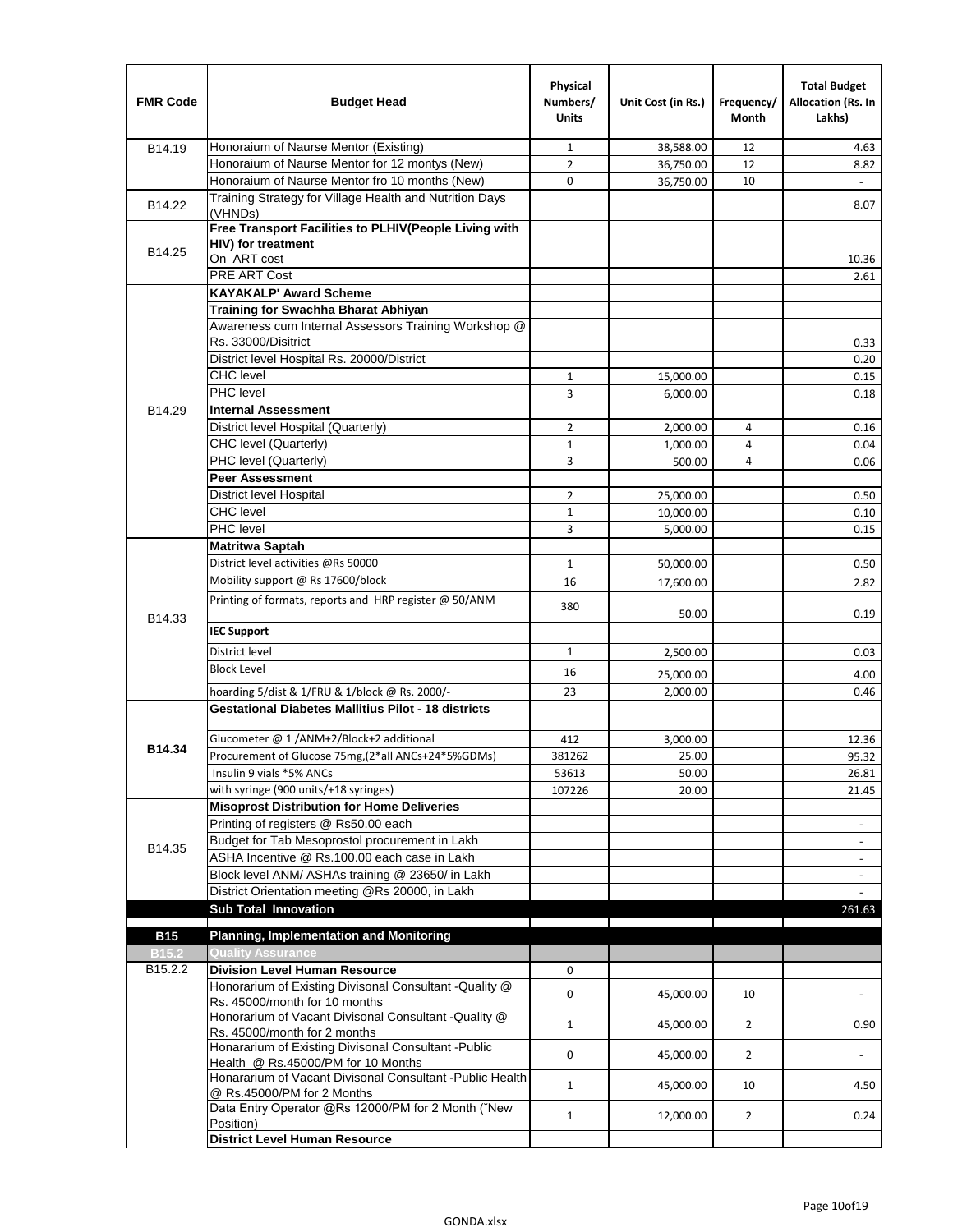| <b>FMR Code</b>         | <b>Budget Head</b>                                                                                | Physical<br>Numbers/<br><b>Units</b> | Unit Cost (in Rs.) | Frequency/<br><b>Month</b> | <b>Total Budget</b><br>Allocation (Rs. In<br>Lakhs) |
|-------------------------|---------------------------------------------------------------------------------------------------|--------------------------------------|--------------------|----------------------------|-----------------------------------------------------|
|                         | Honorarium of Existing District Consultant -Quality @ Rs.<br>40000/month for 10 months            | $\mathbf{1}$                         | 40,000.00          | 10                         | 4.00                                                |
|                         | Honorarium of Vacant District Consultant -Quality @ Rs.<br>40000/month for 2 months               | $\mathbf 0$                          | 40,000.00          | $\overline{2}$             |                                                     |
|                         | Honararium of Existing Hospital Quality Manager @<br>Rs.35000/PM for 10 Months                    | $\mathbf{1}$                         | 35,000.00          | 10                         | 3.50                                                |
|                         | Honararium of Vacant Hospital Quality Manager @<br>Rs.35000/PM for 2 Months                       | $\mathbf 0$                          | 35,000.00          | $\overline{2}$             |                                                     |
|                         | Data Entry Operator @ Rs 12000/PM for 2 Month ("New<br>Position)                                  | $\mathbf{1}$                         | 12,000.00          | $\overline{2}$             | 0.24                                                |
| B15.2.4                 | <b>Review meetings</b>                                                                            |                                      |                    |                            |                                                     |
| B <sub>15.2</sub> .4.2  | Division                                                                                          | $\overline{2}$                       | 5,000.00           |                            | 0.10                                                |
|                         | <b>District</b>                                                                                   | $\overline{2}$                       | 2,000.00           |                            | 0.04                                                |
| B15.2.5.2               | Monitoring and Supportive Supervision Visits-Divisional<br>QUA (10 visits per month) for 6 months | 60                                   | 1,800.00           |                            | 1.08                                                |
|                         | Monitoring and Supportive Supervision Visits-District<br>QUA (10 visits per month) for 6 months   | 60                                   | 1,200.00           |                            | 0.72                                                |
|                         | <b>Office Equipments-District &amp; Division</b>                                                  |                                      |                    |                            |                                                     |
|                         | <b>Division Level</b>                                                                             |                                      |                    |                            |                                                     |
|                         | Office Equipment @ Rs.3.5 Lac/Division                                                            |                                      |                    |                            | $\overline{\phantom{a}}$                            |
| B15.2.5.5               | Operational cost @ Rs.17000/-PM for 10 Month                                                      |                                      |                    |                            | 1.7                                                 |
|                         | <b>District Level</b>                                                                             |                                      |                    |                            |                                                     |
|                         | Office Equipment @ Rs.3.5 Lac/District                                                            | 0                                    | 350,000.00         | $\mathbf{1}$               | $\sim$                                              |
|                         | Operational cost @ Rs.14000/-PM for 10 Month                                                      | $1\,$                                | 14,000.00          | 10                         | 1.40                                                |
| B15.2.5.6               | <b>Operational Cost for District Hospitals</b>                                                    | $\mathbf{1}$                         | 2,000.00           |                            | 0.02                                                |
|                         | <b>Sub Total Quality Assurance</b>                                                                |                                      |                    |                            | 18.44                                               |
| B15.3                   | <b>Monitoring and Evaluation</b>                                                                  |                                      |                    |                            |                                                     |
| B15.3.1                 | <b>HMIS</b>                                                                                       |                                      |                    |                            |                                                     |
| B15.3.1.2               | Data Entry Operators at Block level                                                               |                                      |                    |                            | 24.45                                               |
| B15.3.1.3.1             | HR and Infrastructure for 100% service updation on<br><b>HMIS/MCTS Portal</b>                     |                                      |                    |                            | 3.43                                                |
| B <sub>15.3.1.5.2</sub> | Mobility Support for HMIS & MCTS at District level                                                |                                      |                    |                            | 0.58                                                |
| B15.3.1.6               | Printing of HMIS Formats<br>Printing of MCTS follow-up formats/ services due list/ work           |                                      |                    |                            | 0.66                                                |
| B15.3.2.2               | plan                                                                                              |                                      |                    |                            | 1.11                                                |
| B15.3.2.7               | Internet Connectivity through LAN / data card                                                     |                                      |                    |                            | 1.40                                                |
| B15.3.2.8               | Procurement & Installation of VSAT (Capex)                                                        |                                      |                    |                            | 2.28                                                |
| B15.3.2.12              | Other office expenditure                                                                          |                                      |                    |                            | 3.12                                                |
| B15.3.2.13              | Printing of RCH Registers                                                                         |                                      |                    |                            | 0.49                                                |
|                         | <b>Sub Total of HMIS</b>                                                                          |                                      |                    |                            | 37.51                                               |
| <b>B.16</b>             | <b>PROCUREMENT</b>                                                                                |                                      |                    |                            |                                                     |
| B16.1                   | <b>Procurement of Equipment</b>                                                                   |                                      |                    |                            |                                                     |
|                         | <b>Equipments for Blood Banks/ BSUs</b>                                                           |                                      |                    |                            |                                                     |
| B16.1.1.1               | Equipments For Blood banks/ BCSUs                                                                 |                                      |                    |                            | 0                                                   |
| B16.1.2                 | <b>Equipments For BSUs</b><br>Procurement of equipment: CH                                        |                                      |                    |                            | 0                                                   |
|                         | Procurement of NRC Computer/Printer/UPS/Data Card @                                               |                                      |                    |                            |                                                     |
| B16.1.2.7               | Rs. 60000/NRC                                                                                     | $\mathbf{1}$                         | 60,000.00          | 0                          | 0.60                                                |
| B16.1.2.8               | Procurement of Computer/Printer/UPS/Data Card -SNCUs                                              |                                      |                    |                            |                                                     |
|                         | for VJB Female Hospital Lucknow<br>Procurement of Equipments for SNCUs for VAB Female             |                                      |                    |                            | 0                                                   |
| B16.1.2.9               | Hospital lucknow                                                                                  |                                      |                    |                            | $\mathbf 0$                                         |
| B16.1.6                 | <b>Equipments for RKSK &amp; RBSK</b>                                                             |                                      |                    |                            |                                                     |
| B16.1.6.1               | <b>Equipments for AFHCs</b>                                                                       | 0                                    | 7,000.00           | $\mathbf{1}$               | ÷,                                                  |
|                         | <b>Equipment for Mobile health teams</b>                                                          | 0                                    |                    |                            |                                                     |
| B16.1.6.3.1             | No. of Vision Chart<br>(2 chart per team)                                                         | 64                                   | 700                |                            | 0.45                                                |
| *                       | No. of weighing scale (1 per team)                                                                | 32                                   | 1000               |                            | 0.32                                                |
|                         | No. of height scale standing (1 per team)                                                         | 32                                   | 10000              |                            | 3.20                                                |
| <b>B.16.2</b>           | <b>Procurement of Drugs</b>                                                                       |                                      |                    |                            |                                                     |
| B.16.2.2.2              | Procurement of drugs under child health (Vitamin A for<br>BSPM) No. of Bottles                    | 17646                                | 58.00              |                            | 10.23                                               |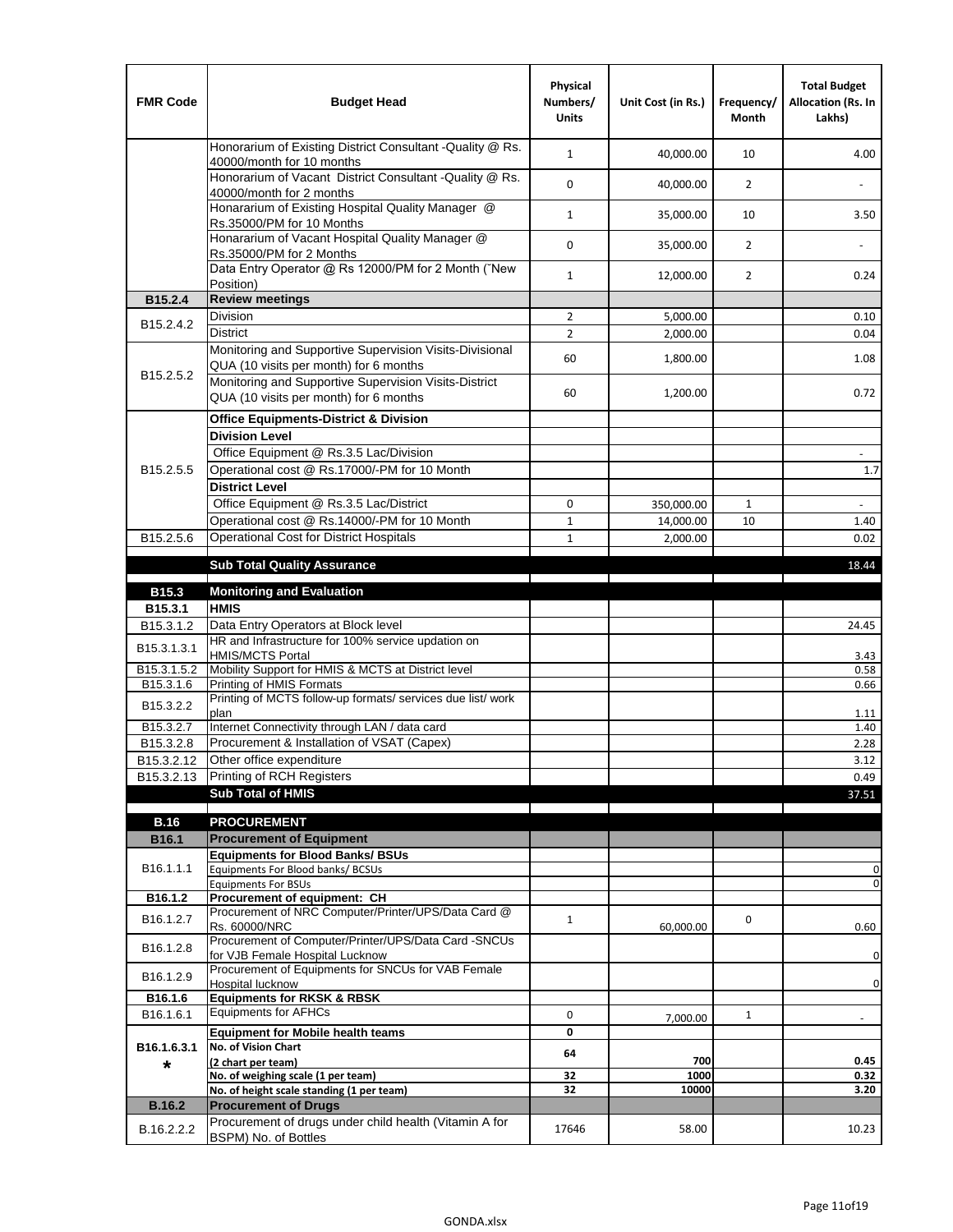| <b>FMR Code</b> | <b>Budget Head</b>                                                               | Physical<br>Numbers/<br><b>Units</b> | Unit Cost (in Rs.) | Frequency/<br>Month | <b>Total Budget</b><br><b>Allocation (Rs. In</b><br>Lakhs) |
|-----------------|----------------------------------------------------------------------------------|--------------------------------------|--------------------|---------------------|------------------------------------------------------------|
| B.16.2.4        | <b>Supplies for IMEP</b>                                                         |                                      |                    |                     |                                                            |
| B.16.2.4.1      | Biomedical waste management - District level                                     |                                      |                    |                     | 20.69                                                      |
| B.16.2.4.2      | Biomedical waste management - CHC/PHC level                                      | 16                                   | 13,109.00          | 12                  | 25.17                                                      |
| B.16.2.4.3      | Cleaning/washing, house-keeping and laundry<br>management - District level       |                                      |                    |                     | 36.49                                                      |
| B.16.2.4.4      | Cleaning/washing, house-keeping and laundry<br>management - CHC/PHC level        |                                      |                    |                     | 31.58                                                      |
| B.16.2.4.7      | Cleanliness of Sub Centers for 6 months                                          | 322                                  | 500.00             | 6                   | 9.66                                                       |
| B.16.2.5.2      | Replenishment of ASHA Drug Kit<br>@300/ Working ASHA                             |                                      |                    |                     | 8.07                                                       |
| B.16.2.6        | <b>National Iron Plus Initiative (Drugs&amp;Supplies)</b>                        |                                      |                    |                     |                                                            |
| B.16.2.6.1      | Children (6m - 60months)                                                         |                                      |                    |                     |                                                            |
| B.16.2.6.1.a    | IFA Syrup (@Rs7.99paisa/50mlBottel)                                              | 417826                               | 7.99               |                     | 33.38                                                      |
| B.16.2.6.2      | Children 5 - 10 years                                                            |                                      |                    |                     |                                                            |
| B.16.2.6.2.a    | IFA tablet small Pink (45mg) @ Rs. 0.182 per tablet, 32 tablet per<br>child)     | 144632                               | 5.82               |                     | 8.42                                                       |
| B.16.2.6.2.b    | <b>Albendazole Tablets</b>                                                       | 171548                               | 0.78               | 2                   | 2.68                                                       |
| B.16.2.6.3      | <b>WIFS (10-19 years)</b>                                                        |                                      |                    |                     |                                                            |
| B.16.2.6.3.a    | IFA Tablet large blue 100 mg tablet @ Rs. 1.41 per 10 tablet for 12              | 186280                               |                    |                     | 13.65                                                      |
|                 | months<br><b>Albendazole Tablets</b>                                             |                                      | 7.33               |                     |                                                            |
| B.16.2.6.3.b    | For Adolescent Girls and boys (School going)                                     | 93430                                |                    | $\overline{2}$      |                                                            |
|                 | For Adolescent Girls (out of School)                                             | 92850                                | 0.78<br>0.78       | $\overline{2}$      | 1.46<br>1.45                                               |
| B.16.2.7        | Drugs & supplies for RBSK                                                        |                                      |                    |                     |                                                            |
| B.16.2.7.1      | Medicine for Mobile health team                                                  | 32                                   | 5,000.00           |                     | 1.60                                                       |
| <b>B.16.2.8</b> | Drugs & supplies for AYUSH                                                       | 33                                   | 100,000.00         |                     | 33.00                                                      |
|                 | Blood Bags for 93 functional Blood Bank                                          |                                      |                    |                     | 0.52                                                       |
| B.16.2.10       | For Diagnostics Kits for 93 functional blood bank                                |                                      |                    |                     | 1.42                                                       |
|                 | <b>Sub Total of Procurement</b>                                                  |                                      |                    |                     | 244.06                                                     |
| <b>B.18</b>     | <b>New Initiatives/ Strategic Interventions</b>                                  |                                      |                    |                     |                                                            |
| <b>B.18.2</b>   | <b>Ca Cx Screening</b>                                                           |                                      |                    |                     | 8.8                                                        |
|                 | 7+ Strategy                                                                      |                                      |                    |                     |                                                            |
|                 | <b>Family Planning</b>                                                           |                                      |                    |                     |                                                            |
| B18.4           | No of District Level Govt. COT @ Rs.30000/month for 12<br>month                  | $\mathbf{1}$                         | 30,000.00          | 12                  | 3.60                                                       |
|                 | Extra Incentive for Interval Sterilization @ Rs.260/case                         | 3360                                 | 260.00             |                     | 8.74                                                       |
|                 | Extra Incentive for NSV @ Rs.310/- case                                          | 10                                   |                    |                     |                                                            |
|                 |                                                                                  |                                      | 310.00             |                     | 0.03                                                       |
|                 | <b>Sub Total of New Innitiatives</b>                                             |                                      |                    |                     | 21.17                                                      |
| <b>B22</b>      | <b>Support Services</b>                                                          |                                      |                    |                     |                                                            |
|                 | <b>Support Strengthening NVBDCP</b>                                              |                                      |                    |                     |                                                            |
|                 | Honorarium of Staff-At BRD Medical College                                       |                                      |                    |                     | 0                                                          |
| B22.3           | Honorarium of Staff for 100 Bedded JE/AES Ward -At<br><b>BRD Medical College</b> |                                      |                    |                     | 0                                                          |
|                 | Increament of Existing HR Catculated @ 5%                                        |                                      |                    |                     | 0                                                          |
|                 | <b>Sub of Support Serveces</b>                                                   |                                      |                    |                     |                                                            |
|                 |                                                                                  |                                      |                    |                     |                                                            |
| <b>B.23</b>     | Other Expenditures (Power Backup, Convergence etc)                               |                                      |                    |                     |                                                            |
| B.23.1          | POL for Generators - District level Hospitals                                    | $\overline{2}$                       | 35,000.00          | 12                  | 8.40                                                       |
| B.23.2          | POL for Generators - CHCs/PHCs                                                   | 16                                   | 17,500.00          | 12                  | 33.60                                                      |
|                 | <b>Sub Total of Power Backup</b>                                                 |                                      |                    |                     | 42.00                                                      |
|                 |                                                                                  |                                      |                    |                     |                                                            |
| <b>B.24</b>     | <b>Collaboration with Medical Colleges and Knowledge</b>                         |                                      |                    |                     |                                                            |
|                 | partners                                                                         |                                      |                    |                     |                                                            |
|                 |                                                                                  |                                      |                    |                     |                                                            |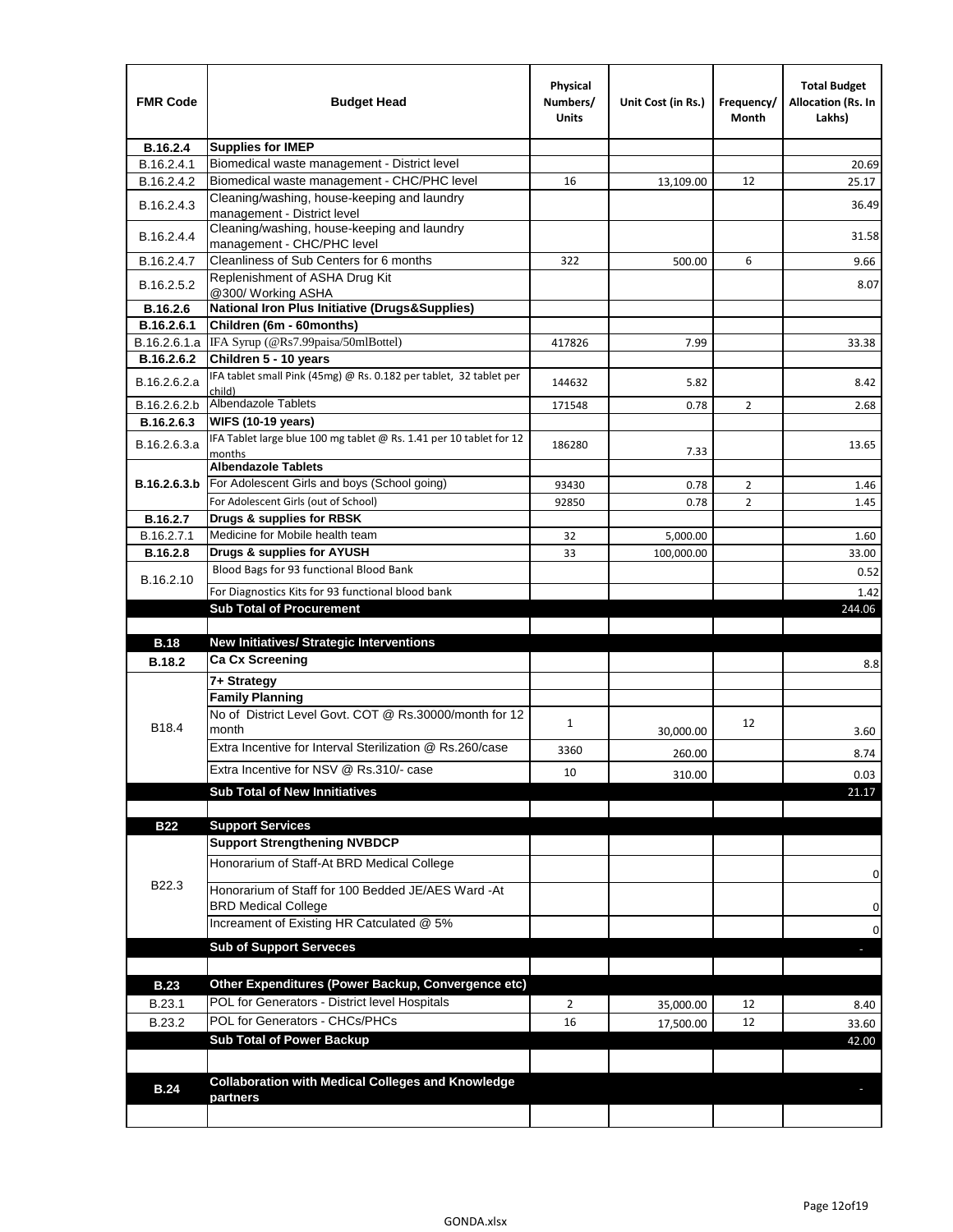| <b>FMR Code</b> | <b>Budget Head</b>                                                                                   | Physical<br>Numbers/<br><b>Units</b> | Unit Cost (in Rs.) | Frequency/<br>Month | <b>Total Budget</b><br>Allocation (Rs. In<br>Lakhs) |
|-----------------|------------------------------------------------------------------------------------------------------|--------------------------------------|--------------------|---------------------|-----------------------------------------------------|
| <b>B.25</b>     | National Programme for Prevention and control of                                                     |                                      |                    |                     |                                                     |
| B.25.1          | deafness<br><b>Recurring Grant-in-aid</b>                                                            |                                      |                    |                     |                                                     |
| B.25.1.3        | <b>Manpower at District level</b>                                                                    |                                      |                    |                     |                                                     |
| B.25.1.3.a      | ENT Surgeon @Rs.80,000/-pm                                                                           | 0                                    |                    |                     |                                                     |
| B.25.1.3.b      | Audiologist@Rs.30,000/-pm                                                                            | 0                                    |                    |                     |                                                     |
| B.25.1.3.c      | Audiometric Assistant@Rs.15,000/-pm                                                                  | 0                                    |                    |                     |                                                     |
| B.25.1.3.d      | Instructor for Hearing Impaired Children @Rs.15,000/-pm                                              | 0                                    |                    |                     |                                                     |
| B.25.2          | Non recurring Grant-in-aid                                                                           |                                      |                    |                     |                                                     |
| B.25.2.1        | Training@Rs.10 lakh/ Distt. for 7 level training                                                     | 0                                    |                    |                     |                                                     |
| B.25.2.1.b      | District Hospital @Rs.20 lakh/Distt.                                                                 | 0                                    |                    |                     |                                                     |
| B.25.2.1.c      | CHC/Sub-Divisional Hospital @Rs.50,000/- Kit                                                         | 0                                    |                    |                     |                                                     |
| B.25.2.1.d      | PHC@RS.15,000/- kit                                                                                  | 0                                    |                    |                     |                                                     |
|                 |                                                                                                      |                                      |                    |                     |                                                     |
|                 | National Programme for Prevention and control of                                                     |                                      |                    |                     |                                                     |
|                 | deafness                                                                                             |                                      |                    |                     |                                                     |
|                 | National Programme for Prevention and Control of                                                     |                                      |                    |                     |                                                     |
| <b>B.29</b>     | <b>Flurosis</b>                                                                                      |                                      |                    |                     |                                                     |
| B.29.2.1        | Honorarium of Consultant                                                                             | 0                                    | 40,000.00          | 6                   |                                                     |
|                 | Honorarium of Lab Technician                                                                         | 0                                    | 11,000.00          | 6                   |                                                     |
| B.29.2.2        | Health Education and Publicity                                                                       |                                      |                    |                     |                                                     |
|                 |                                                                                                      |                                      |                    |                     |                                                     |
| B.29.2.4        | Medical Management including treatment Surgery and                                                   |                                      |                    |                     |                                                     |
|                 | rehab-supplumetation of vitamins & minrals                                                           |                                      |                    |                     |                                                     |
|                 | <b>Sub Total of Flurisis</b>                                                                         |                                      |                    |                     | ы                                                   |
|                 |                                                                                                      |                                      |                    |                     |                                                     |
|                 | <b>Total of Mission Flexipool</b>                                                                    |                                      |                    |                     | 1,545.89                                            |
|                 |                                                                                                      |                                      |                    |                     |                                                     |
| C               | <b>IMMUNISATION</b>                                                                                  |                                      |                    |                     |                                                     |
|                 | RI strengthening project (Review meeting, Mobility                                                   |                                      |                    |                     |                                                     |
| C.1             | support. Outreach services etc)                                                                      |                                      |                    |                     |                                                     |
| C.1.a           | Mobility Support for supervision for distict level officers.                                         | 1                                    | 250,000.00         |                     | 2.50                                                |
|                 | Printing and dissemination of Immunization cards, tally                                              |                                      |                    |                     |                                                     |
| C.1.c           | sheets, monitoring forms etc.                                                                        | 112923                               | 10.00              |                     | 11.29                                               |
| C.1.e           | Quarterly review meetings exclusive for RI at district level                                         | 64                                   | 500.00             |                     | 0.32                                                |
| C.1.f           | with Block MOs, CDPO, and other stake holders<br>Quarterly review meetings exclusive for RI at block | 12744                                | 75.00              |                     |                                                     |
|                 | Focus on slum & underserved areas in urban                                                           |                                      |                    |                     | 9.56                                                |
|                 | areas/alternative vaccinator for slums (only where regular                                           |                                      |                    |                     |                                                     |
| C.1.g           | ANM under NUHM not engaged) Rs. 450/- per session for                                                | 36                                   | 2,100.00           |                     | 0.76                                                |
|                 | 4 session and Rs. 300/- contingency.                                                                 |                                      |                    |                     |                                                     |
| C.1.h           | Mobilization of children through ASHA or other mobilizers                                            | 37212                                | 150.00             |                     | 55.82                                               |
| C.1.i           | Alternative vaccine delivery in hard to reach areas                                                  | 4772                                 | 150.00             |                     | 7.16                                                |
| $C.1$ .j        | Alternative Vaccine Deliery in other areas                                                           | 32440                                | 75.00              |                     | 24.33                                               |
| C.1.k           | To develop microplan at sub-centre level                                                             | 338                                  | 100.00             |                     | 0.34                                                |
| C.1.1           | For consolidation of micro plans at block level/PHC @ Rs.                                            |                                      |                    |                     | 0.18                                                |
|                 | 1000/- and District level @ Rs.2000/-<br>POL for vaccine delivery from State to district and from    |                                      |                    |                     |                                                     |
| C.1.m           | district to PHC/CHCs                                                                                 | $\mathbf{1}$                         | 150,000.00         |                     | 1.50                                                |
| C.1.n           | Consumables for computer including provision for internet                                            | $\mathbf{1}$                         | 400.00             | 12                  | 0.05                                                |
|                 | access                                                                                               |                                      |                    |                     |                                                     |
| C.1.o           | Red/Black plastic bags etc.<br>Hub Cutter/Bleach/Hypochlorite solution/ Twin bucket @                | 37211                                | 6.00               |                     | 2.23                                                |
| C.1.p           | Rs. 1200/- for 2 Buckets                                                                             | 18                                   | 1,200.00           |                     | 0.22                                                |
| C.1.q           | <b>Safety Pits</b>                                                                                   | 8                                    | 5,250.00           |                     | 0.42                                                |
|                 | <b>State specific requirement</b>                                                                    |                                      |                    |                     |                                                     |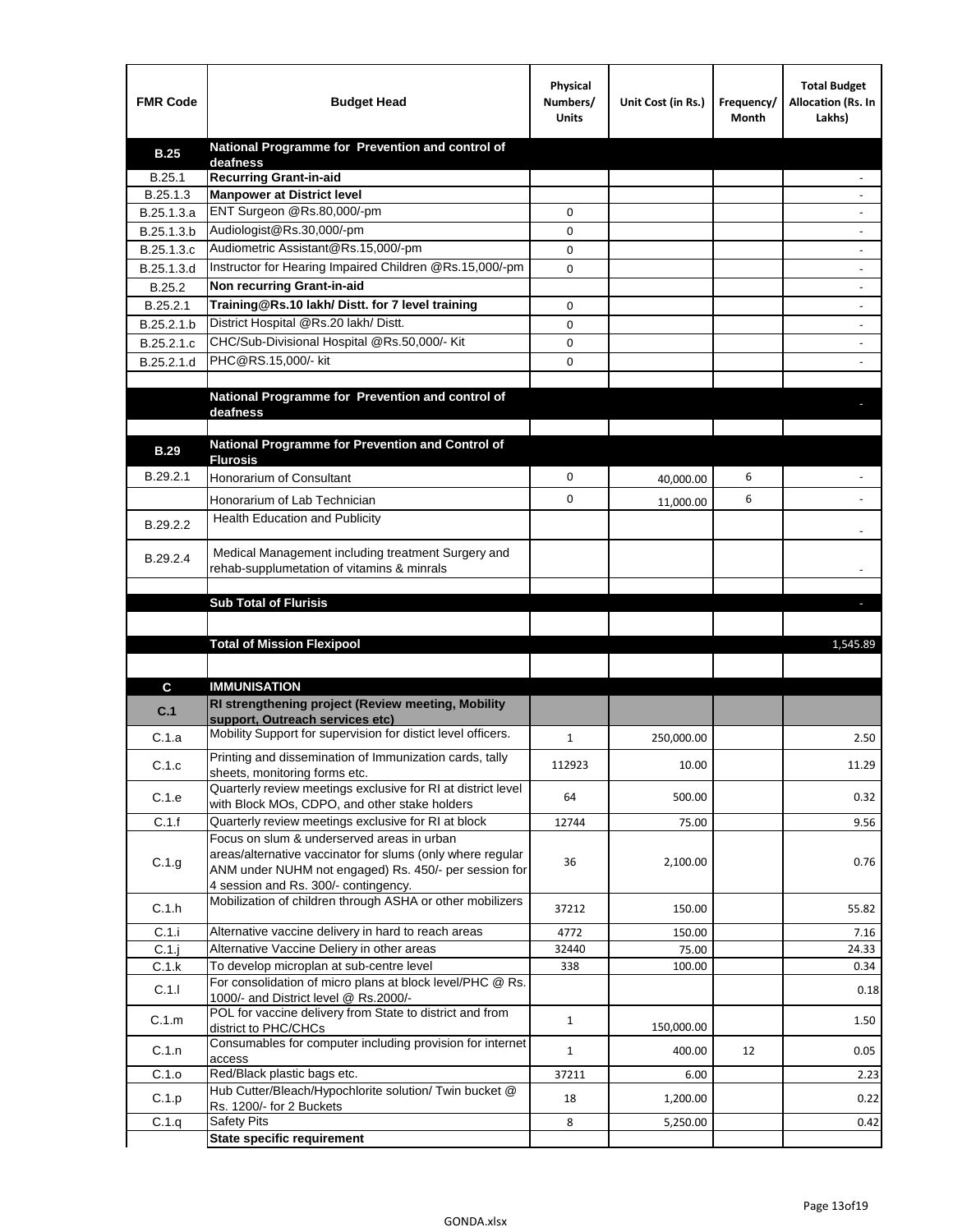| <b>FMR Code</b> | <b>Budget Head</b>                                                                                                                                                              | Physical<br>Numbers/<br><b>Units</b> | Unit Cost (in Rs.) | Frequency/<br>Month | <b>Total Budget</b><br><b>Allocation (Rs. In</b><br>Lakhs) |
|-----------------|---------------------------------------------------------------------------------------------------------------------------------------------------------------------------------|--------------------------------------|--------------------|---------------------|------------------------------------------------------------|
|                 | Funds for annual maintenance operation of WIC/WIF at<br>state and division level                                                                                                | $\mathbf{1}$                         | 40,000.00          |                     | 0.40                                                       |
|                 | Electricity bill for WIC/WIF at state and division level                                                                                                                        | $\mathbf{1}$                         | 100,000.00         |                     | 1.00                                                       |
| C.1.r           | POL for generators & operational expenses at divisional                                                                                                                         |                                      |                    |                     |                                                            |
|                 | vaccine storage and state vaccine store                                                                                                                                         | $\mathbf{1}$                         | 200,000.00         |                     | 2.00                                                       |
|                 | POL for generators & operational expenses at district<br>level vaccine storage points and other cold chain points                                                               | $\mathbf{1}$                         | 120,000.00         |                     | 1.20                                                       |
|                 | <b>AEFI Kits</b>                                                                                                                                                                |                                      |                    |                     | 0.19                                                       |
| C.1.s           | Teeka Express Operational Cost                                                                                                                                                  |                                      |                    |                     |                                                            |
| C.2             | <b>Salary of Contractual Staffs</b>                                                                                                                                             |                                      |                    |                     |                                                            |
| C.2.2           | Honorarium for Computer Assistants support for District<br>level                                                                                                                | $\mathbf{1}$                         | 12,127.00          | 12                  | 1.46                                                       |
| C.3             | <b>Training under Immunisation</b>                                                                                                                                              |                                      |                    |                     |                                                            |
|                 | District level Orientation training including Hep B, Measles                                                                                                                    |                                      |                    |                     |                                                            |
| C.3.1           | & JE(wherever required) for 2 days ANM, Multi Purpose<br>Health Worker (Male), LHV, Health Assistant<br>(Male/Female), Nurse MidWives, BEEs & other staff (as<br>per RCH norms) | 6                                    | 46,200.00          |                     | 2.77                                                       |
| C.3.2           | Three day training including Hep B, Measles & JE<br>(wherever required) of Medical Officers of RI using<br>revised MO training module)                                          | 4                                    | 65,600.00          |                     | 2.62                                                       |
| C.3.4           | Two days cold chain handlers training for block level cold<br>chain hadlers by State and district cold chain officers                                                           | 0.00                                 |                    |                     | 0.29                                                       |
| C.3.5           | One day training of block level data handlers by DIOs and<br>District cold chain officer                                                                                        | 17                                   | 500.00             |                     | 0.09                                                       |
|                 | <b>Cold chain maintenance</b>                                                                                                                                                   |                                      |                    |                     |                                                            |
| C.4             | Cold chain maintenance for CHC/PHC @ Rs. 750/- per<br>unit                                                                                                                      | 18                                   | 750.00             |                     | 0.14                                                       |
|                 | Cold chain maintenance for District level @ Rs. 15000/-<br>per district                                                                                                         | $\mathbf{1}$                         | 15,000.00          |                     | 0.15                                                       |
| C.5             | <b>ASHA Incentive</b>                                                                                                                                                           | 73888                                | 150                |                     | 110.832                                                    |
|                 | Mobility support for outreach areas for 25 disdtricts                                                                                                                           |                                      |                    |                     | 3.26                                                       |
|                 | Mobility support for HRG/ construction sites                                                                                                                                    |                                      |                    |                     |                                                            |
|                 | Sub Total of RI                                                                                                                                                                 |                                      |                    |                     | 243.0657                                                   |
|                 |                                                                                                                                                                                 |                                      |                    |                     |                                                            |
| D               | <b>National Iodine Deficiency Disorders Control</b><br>Programme (NIDDCP)                                                                                                       |                                      |                    |                     |                                                            |
| D.3             | <b>Health Education and Publicity</b>                                                                                                                                           |                                      |                    |                     | 0.10                                                       |
|                 |                                                                                                                                                                                 |                                      |                    |                     |                                                            |
|                 | <b>GRAND TOTAL (A+B+C+D)</b>                                                                                                                                                    |                                      |                    |                     | 4,767.51                                                   |
|                 |                                                                                                                                                                                 |                                      |                    |                     |                                                            |
|                 | <b>National Disease Control Programme (NDCP)</b>                                                                                                                                |                                      |                    |                     |                                                            |
|                 | <b>INTEGRATED DISEASE SURVEILLANCE</b>                                                                                                                                          |                                      |                    |                     |                                                            |
| Е               | <b>PROGRAMME (IDSP)</b>                                                                                                                                                         |                                      |                    |                     |                                                            |
| E.1             | <b>REMUNERATION FOR CONTRACTUAL HUMAN</b><br><b>RESOURCE</b>                                                                                                                    |                                      |                    |                     |                                                            |
| E.1.9           | District Epidemiologists                                                                                                                                                        |                                      |                    |                     | 6.30                                                       |
| E.1.10          | District Microbiologist at District labs                                                                                                                                        |                                      |                    |                     |                                                            |
| E.1.11          | District Data Manager                                                                                                                                                           |                                      |                    |                     | 2.69                                                       |
| E.1.12          | Data Entry Operator*<br>Others if any (pl specify)                                                                                                                              |                                      |                    |                     | 0.76                                                       |
| E.1.13<br>E.2   | <b>TRAINING</b>                                                                                                                                                                 |                                      |                    |                     | $\Box$                                                     |
|                 | Training at State/District Level (1 batch = 20                                                                                                                                  |                                      |                    |                     |                                                            |
|                 | participants)                                                                                                                                                                   |                                      |                    |                     |                                                            |
| E.2.3           | Hospital Pharmacists/Nurses Training (1 day)                                                                                                                                    |                                      |                    |                     |                                                            |
| E.3             | <b>LABORATORY SUPPORT</b>                                                                                                                                                       |                                      |                    |                     |                                                            |
|                 | <b>District Public Health Laboratory Strengthening</b>                                                                                                                          |                                      |                    |                     |                                                            |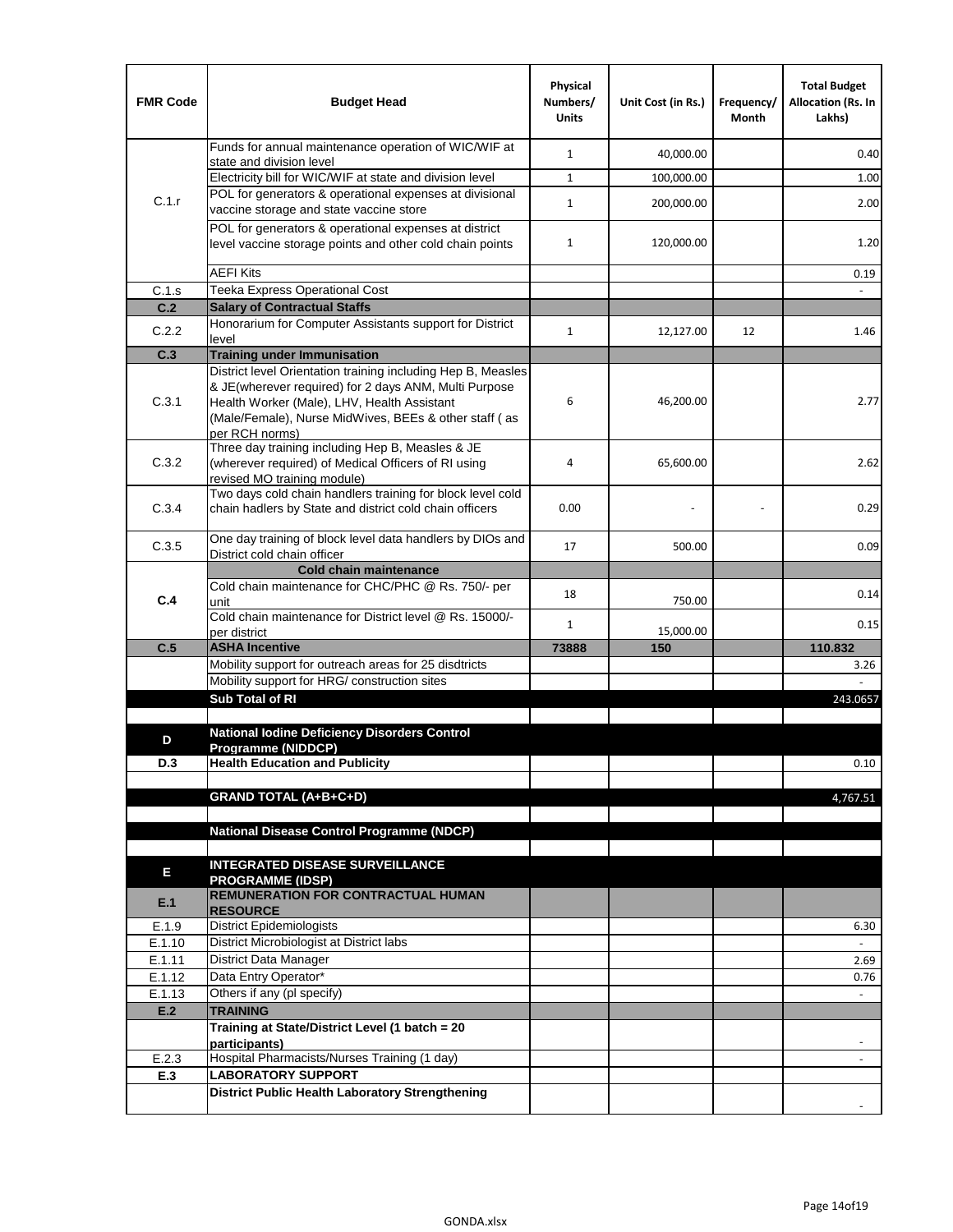| <b>FMR Code</b>  | <b>Budget Head</b>                                                                                                                                                                                                                                | Physical<br>Numbers/<br><b>Units</b> | Unit Cost (in Rs.) | Frequency/<br><b>Month</b> | <b>Total Budget</b><br><b>Allocation (Rs. In</b><br>Lakhs) |
|------------------|---------------------------------------------------------------------------------------------------------------------------------------------------------------------------------------------------------------------------------------------------|--------------------------------------|--------------------|----------------------------|------------------------------------------------------------|
| E.3.5            | Expenses on account of consumables, operating<br>expenses, office expenses, transport of samples,<br>miscellaneous etc.                                                                                                                           |                                      |                    |                            |                                                            |
| E.4              | <b>OPERATIONAL COSTS</b>                                                                                                                                                                                                                          |                                      |                    |                            |                                                            |
| E.4.1            | MOBILITY: Travel Cost, POL, mobility cost at SSU & DSU<br>on need basis                                                                                                                                                                           |                                      |                    |                            | 0.65                                                       |
| E.4.2            | Office expenses on telephone, fax, Broadband Expenses,<br>Weekly Alert Bulletin/Annual Disease Surveillance report,<br>minor repairs and AMC of IT/office equipment supplied<br>under IDSP, Meetings and other miscellenious<br>expenditures etc. |                                      |                    |                            | 1.80                                                       |
|                  | Sub Total of IDSP                                                                                                                                                                                                                                 |                                      |                    |                            | 12.19                                                      |
|                  |                                                                                                                                                                                                                                                   |                                      |                    |                            |                                                            |
| F                | <b>NVBDCP</b>                                                                                                                                                                                                                                     |                                      |                    |                            |                                                            |
|                  |                                                                                                                                                                                                                                                   |                                      |                    |                            |                                                            |
| F.1.1<br>F.1.1.a | <b>Malaria</b><br><b>Contractual Payments</b>                                                                                                                                                                                                     |                                      |                    |                            |                                                            |
| F.1.1.a.i        | <b>MPW</b> contractual                                                                                                                                                                                                                            |                                      |                    |                            |                                                            |
| F.1.1.a.iv       | District VBD Consultant 18 nos. (Non-Project States) @ Rs<br>22895 pm.for 6 months (Rs 1.37 lakhs per consulatant per<br>year)                                                                                                                    |                                      |                    |                            | $\overline{\phantom{m}}$                                   |
| F.1.1.a.vii      | VBD Consultant 1 no. (preferably entomologist) @ Rs 22500<br>p.m. for 6 months                                                                                                                                                                    |                                      |                    |                            |                                                            |
| F.1.1.b          | <b>ASHA Incentive</b>                                                                                                                                                                                                                             |                                      |                    |                            | 0.15                                                       |
| F.1.1.c          | <b>Operational Cost</b>                                                                                                                                                                                                                           |                                      |                    |                            | $\overline{\phantom{a}}$                                   |
| F.1.1.c.ii       | Operational cost for IRS                                                                                                                                                                                                                          |                                      |                    |                            | 0.10                                                       |
| F.1.1.e          | <b>IEC/BCC</b>                                                                                                                                                                                                                                    |                                      |                    |                            | 1.83                                                       |
| F.1.1.f          | PPP / NGO and Intersectoral Convergence                                                                                                                                                                                                           |                                      |                    |                            | $\omega$                                                   |
| F.1.1.g          | <b>Training / Capacity Building</b>                                                                                                                                                                                                               |                                      |                    |                            | 1.10                                                       |
| F.1.1.h          | <b>Zonal Entomological units</b>                                                                                                                                                                                                                  |                                      |                    |                            | $\blacksquare$                                             |
|                  | <b>Sub total of Malaria</b>                                                                                                                                                                                                                       |                                      |                    |                            | 3.18                                                       |
| F.1.2            | Dengue & Chikungunya                                                                                                                                                                                                                              |                                      |                    |                            |                                                            |
| F.1.2.a          | Strengthening surveillance (As per GOI approval)                                                                                                                                                                                                  |                                      |                    |                            |                                                            |
| F.1.2.a(i)       | Apex Referral Labs recurrent                                                                                                                                                                                                                      |                                      |                    |                            | $\overline{\phantom{a}}$                                   |
| F.1.2.a(ii)      | Sentinel surveillance Hospital recurrent                                                                                                                                                                                                          |                                      |                    |                            | $\overline{\phantom{a}}$                                   |
| F.1.2.f          | Vector Control, environmental management & fogging<br>machine                                                                                                                                                                                     |                                      |                    |                            | 1.00                                                       |
|                  | Dengue & Chikungunya                                                                                                                                                                                                                              |                                      |                    |                            | 1.00                                                       |
|                  |                                                                                                                                                                                                                                                   |                                      |                    |                            |                                                            |
| F.1.4            | Lymphatic Filariasis                                                                                                                                                                                                                              |                                      |                    |                            |                                                            |
|                  | State Task Force, State Technical Advisory Committee meeting,<br>printing of forms/registers, mobility support, district<br>coordination meeting, sensitization of media etc., morbidity                                                          |                                      |                    |                            |                                                            |
| F.1.4.a          | management, monitoring & supervision and mobility support<br>for Rapid Response Team and contingency support<br>(16)                                                                                                                              |                                      |                    |                            |                                                            |
|                  | districts only)<br>Microfilaria Survey (16 districts only)                                                                                                                                                                                        |                                      |                    |                            | 1.00<br>0.50                                               |
| F.1.4.b          | Monitoring & Evaluation (Post MDA assessment by medical                                                                                                                                                                                           |                                      |                    |                            |                                                            |
| F.1.4.c          | colleges (Govt. & private)/ICMR institutions ) (16 districts only)                                                                                                                                                                                |                                      |                    |                            | 0.15                                                       |
| F.1.4.d          | Training/sensitization of district level officers on ELF and drug<br>distributors including peripheral health workers(16 districts                                                                                                                |                                      |                    |                            |                                                            |
|                  | only)                                                                                                                                                                                                                                             |                                      |                    |                            | 6.25                                                       |
| F.1.4.e          | Specific IEC/BCC at state, district, PHC, Sub-centre and village<br>level including VHSC/GKs for community mobilization efforts to<br>realize the desired drug compliance of 85% during MDA (16                                                   |                                      |                    |                            |                                                            |
|                  | districts only)                                                                                                                                                                                                                                   |                                      |                    |                            | 0.85                                                       |
| F.1.4.f          | Honorarium for Drug Distribution including ASHAs and<br>supervisors involved in MDA<br>(16 districts only)                                                                                                                                        |                                      |                    |                            | 25.00                                                      |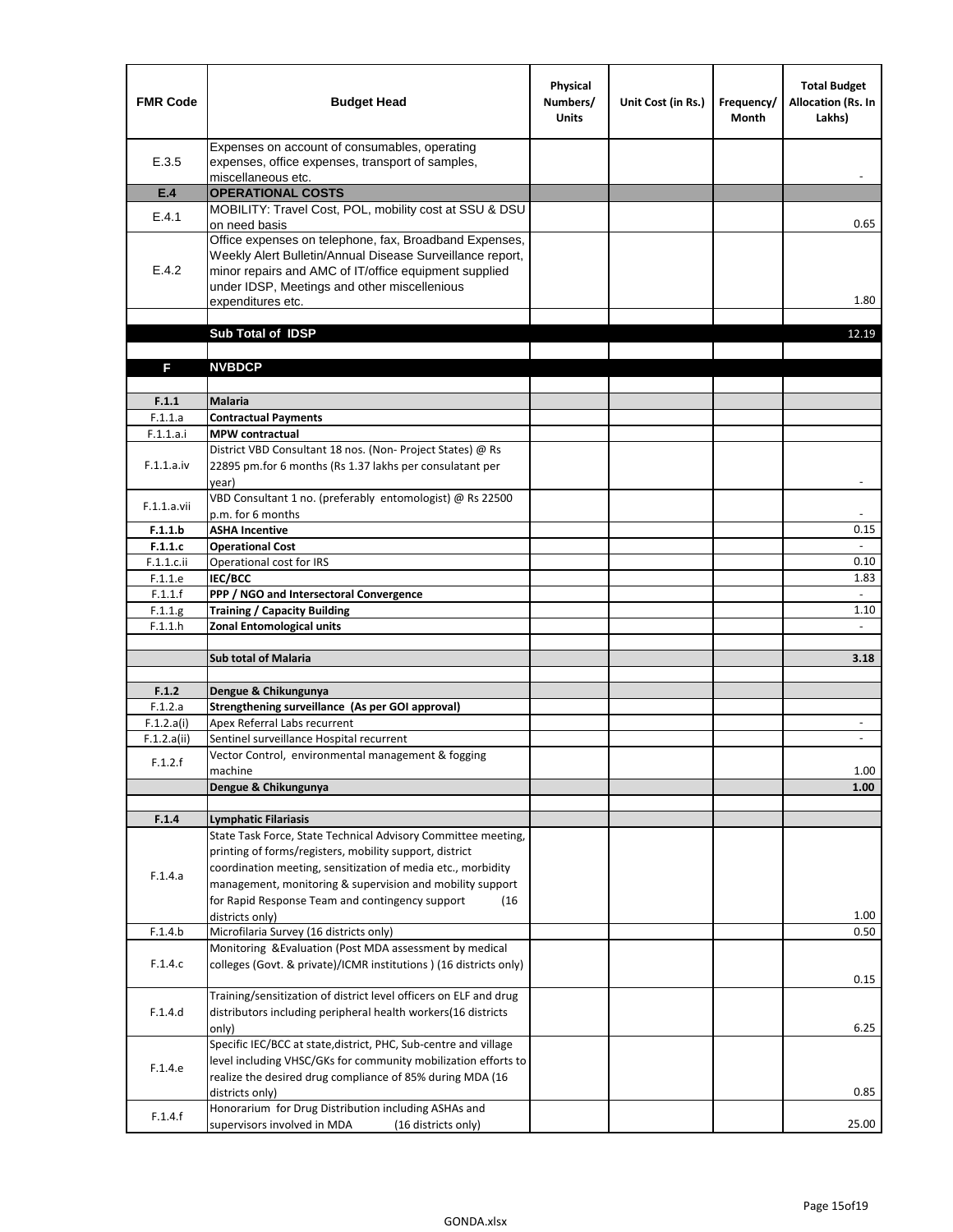| <b>FMR Code</b>    | <b>Budget Head</b>                                                                             | Physical<br>Numbers/<br><b>Units</b> | Unit Cost (in Rs.) | Frequency/<br>Month | <b>Total Budget</b><br><b>Allocation (Rs. In</b><br>Lakhs) |
|--------------------|------------------------------------------------------------------------------------------------|--------------------------------------|--------------------|---------------------|------------------------------------------------------------|
| F.1.4.g.           | Verification and validation for stoppage of MDA in LF endemic<br>districts (17 Districts)      |                                      |                    |                     |                                                            |
| F.1.4.g.i          | a) Additional MF Survey                                                                        |                                      |                    |                     |                                                            |
| F.1.4.g.ii         | b) ICT Survey                                                                                  |                                      |                    |                     |                                                            |
| $F.1.4.g.$ iii     | c) ICT Cost                                                                                    |                                      |                    |                     |                                                            |
| F.1.4.h            | Verification of LF endemicity in non-endemic districts (24<br>Districts)                       |                                      |                    |                     |                                                            |
| F.1.4.h.i          | a) Lymphoedema & Hydrocele Survey                                                              |                                      |                    |                     |                                                            |
|                    | <b>Lymphatic Filariasis</b>                                                                    |                                      |                    |                     | 33.75                                                      |
|                    |                                                                                                |                                      |                    |                     |                                                            |
| F.1.5              | Kala-azar                                                                                      |                                      |                    |                     |                                                            |
| F.1.5              | Case search/ Camp Approach                                                                     |                                      |                    |                     | $\overline{\phantom{a}}$                                   |
| F.1.5.a            | Spray Pumps & accessories                                                                      |                                      |                    |                     |                                                            |
| F.1.5.b            | Operational cost for spray including spray wages                                               |                                      |                    |                     |                                                            |
| F.1.5.c            | Mobility/POL/supervision                                                                       |                                      |                    |                     | $\blacksquare$                                             |
| F.1.5.d            | Monitoring & Evaluation                                                                        |                                      |                    |                     |                                                            |
| F.1.5.e            | Training for spraying                                                                          |                                      |                    |                     | $\overline{\phantom{a}}$                                   |
| F.1.5.f            | IEC/BCC/Advocacy                                                                               |                                      |                    |                     |                                                            |
| F.1.5.g            | Incentive to ASHA                                                                              |                                      |                    |                     | $\overline{\phantom{a}}$                                   |
| F.1.5.h<br>F.1.5.i | Loss of Wages<br>Free Diet                                                                     |                                      |                    |                     | $\overline{\phantom{a}}$                                   |
|                    |                                                                                                |                                      |                    |                     |                                                            |
|                    | Kala-azar                                                                                      |                                      |                    |                     |                                                            |
|                    |                                                                                                |                                      |                    |                     |                                                            |
| F.6                | Cash grant for decentralized commodities                                                       |                                      |                    |                     | 6.00                                                       |
|                    | <b>Sub Total of NVB DCP</b>                                                                    |                                      |                    |                     | 43.93                                                      |
|                    | <b>NLEP</b>                                                                                    |                                      |                    |                     |                                                            |
| G<br>G 1.          | Improved early case detection                                                                  |                                      |                    |                     |                                                            |
| G 1.1              | Incentive to ASHA                                                                              |                                      |                    |                     |                                                            |
|                    | Incentive for Case detection by ASHA/AWW/Volunteers                                            |                                      |                    |                     |                                                            |
|                    | etc.diagnosis @ Rs. 250 per case                                                               | 271                                  | 250.00             |                     | 0.68                                                       |
|                    | Incentive for timely cure of MB cases @ Rs. 600 per case                                       | 22                                   | 600.00             |                     | 0.13                                                       |
|                    | Incentive for timely cure of PB cases @ Rs. 400 per case                                       | 32                                   | 400.00             |                     | 0.13                                                       |
| G1.1 a             | Sensitization of ASHA                                                                          | 300                                  | 100.00             |                     | 0.30                                                       |
| G <sub>2</sub>     | <b>Improved case management</b>                                                                |                                      |                    |                     |                                                            |
|                    | DPMR Services, (MCR footwear, Aids and appliances,                                             |                                      |                    |                     |                                                            |
|                    | Welfare allowance to BPL patients for RCS, Support<br>to govt. institutions for RCS)           |                                      |                    |                     |                                                            |
|                    |                                                                                                |                                      |                    |                     |                                                            |
|                    | Cost of MCR / Protective footwear@ Rs.300/-                                                    | 100                                  | 300.00             |                     | 0.30                                                       |
| G 2.1              | Amount for Aids/ appliances/ self care kits/ patient welfare<br>items etc.                     |                                      |                    |                     | 0.17                                                       |
|                    | Patients for RCS to be paid welfare allowance @ Rs. 8000/-                                     | 0                                    | 8,000.00           |                     |                                                            |
|                    | No. of RCS to be paid for as Support to govt. institutions for<br>RCS @5000/-                  | 0                                    | 5,000.00           |                     |                                                            |
| G 2.2              | Urban L:eprosy Control, (Mega city - 0, Medium city (1) -<br>3 , Med. City (2)-1 Township -19) |                                      |                    |                     | 1.14                                                       |
| G 2.3              | <b>Material &amp; Supplies</b>                                                                 |                                      |                    |                     | $\overline{\phantom{a}}$                                   |
|                    | Supportive drugs                                                                               |                                      |                    |                     | 0.75                                                       |
| G 2.3.i            | Lab. reagents & equipments                                                                     |                                      |                    |                     | 0.05                                                       |
|                    | Printing works                                                                                 |                                      |                    |                     | 0.20                                                       |
| G <sub>3</sub>     | <b>Stigma Reduced</b>                                                                          |                                      |                    |                     |                                                            |
|                    | Mass media, Outdoor media, Rural media, Advocacy                                               |                                      |                    |                     |                                                            |
| G 3.1              | media                                                                                          |                                      |                    |                     | 0.98                                                       |
| G 5.               | Monitoring, Supervision and Evaluation System<br>improved                                      |                                      |                    |                     |                                                            |
| G 5.1              | <b>Travel Cost and Review Meeting</b>                                                          |                                      |                    |                     |                                                            |
| G 5.1.ii           | travel expenses - Contractual Staff at District level                                          |                                      |                    |                     | 0.04                                                       |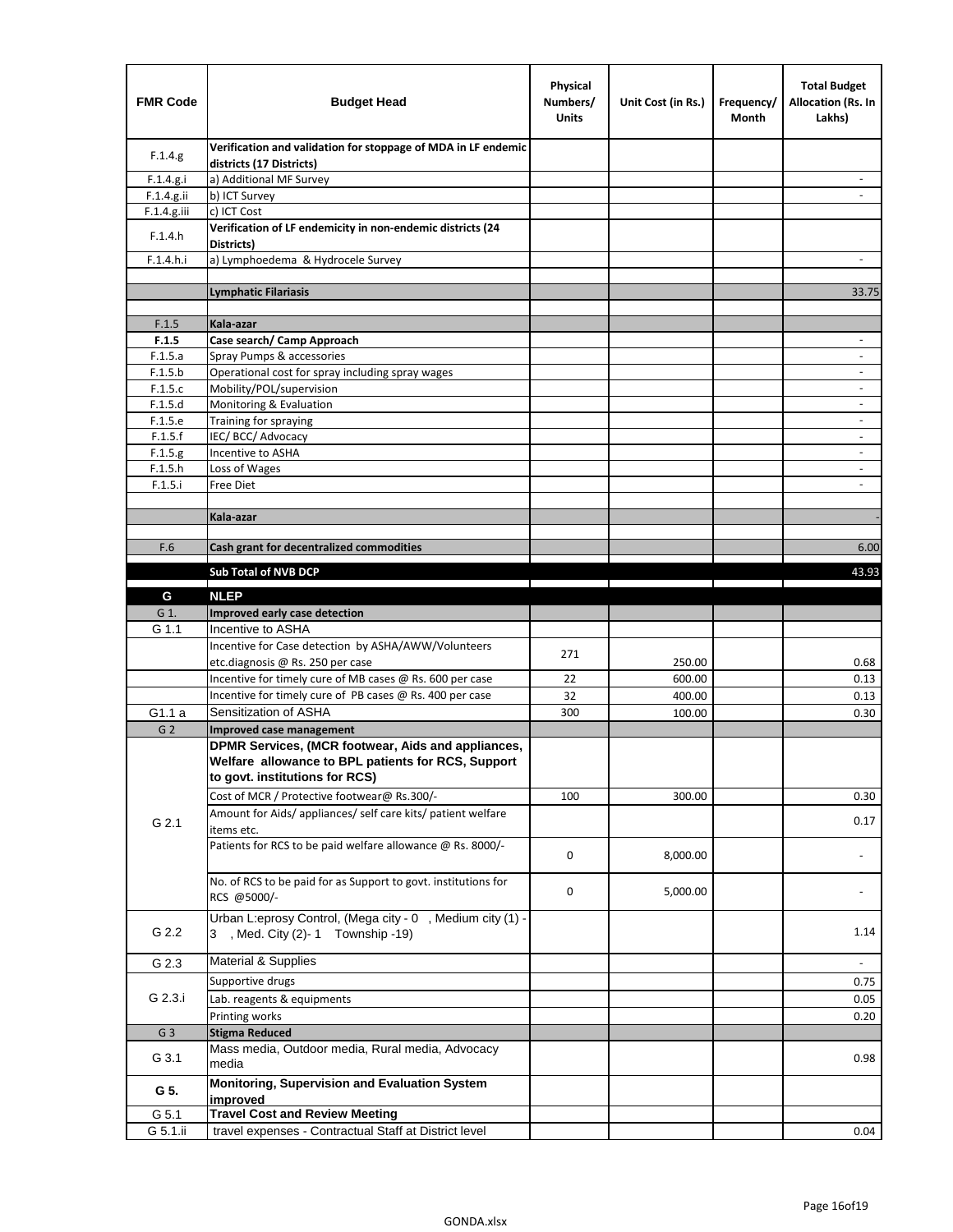| <b>FMR Code</b> | <b>Budget Head</b>                                                                                              | Physical<br>Numbers/<br><b>Units</b> | Unit Cost (in Rs.) | Frequency/<br>Month | <b>Total Budget</b><br>Allocation (Rs. In<br>Lakhs) |
|-----------------|-----------------------------------------------------------------------------------------------------------------|--------------------------------------|--------------------|---------------------|-----------------------------------------------------|
| G 5.2           | <b>Office Operation &amp; Maintenance</b>                                                                       |                                      |                    |                     |                                                     |
| G 5.2.i         | Office operation - State Cell                                                                                   |                                      |                    |                     |                                                     |
| G 5.2.ii        | Office operation - District Cell                                                                                |                                      |                    |                     | 0.35                                                |
| G 5.2 .iii      | Office equipment maint. State                                                                                   |                                      |                    |                     |                                                     |
| G 5.4           | <b>Vehicle Hiring and POL</b>                                                                                   |                                      |                    |                     |                                                     |
| G 5.4.ii        | <b>District Cell</b>                                                                                            |                                      |                    |                     | 0.30                                                |
| G 6.2           | <b>Contractual Staff at Disrrict &amp; block level</b>                                                          |                                      |                    |                     |                                                     |
|                 | <b>District Leprosy Consultant</b>                                                                              | 0                                    | 33,000.00          | 12                  |                                                     |
| G 6.2.ii        | Physio Therapist                                                                                                | 0                                    | 27,500.00          | 12                  | $\overline{\phantom{a}}$                            |
|                 | Contractual Staff Para Medical Worker, (PMW @ 17600pm)                                                          | $\mathbf{1}$                         | 17,600.00          | 12                  | 2.11                                                |
| G 7.            | <b>Others</b>                                                                                                   |                                      |                    |                     |                                                     |
| G 7.1           | Travel expenses for regular staff for specific programme /<br>training need, awards etc                         |                                      |                    |                     | 0.16                                                |
|                 | HR increment calculated $\omega$ 5% for above approvals                                                         |                                      |                    |                     | 0.11                                                |
|                 | Sub Total NLEP                                                                                                  |                                      |                    |                     | 7.89                                                |
|                 |                                                                                                                 |                                      |                    |                     |                                                     |
| Н               | <b>RNTCP</b>                                                                                                    |                                      |                    |                     |                                                     |
| H.1             | Civil Works                                                                                                     |                                      |                    |                     | 3.65                                                |
| H.2             | Laboratory Materials                                                                                            |                                      |                    |                     | 11.40                                               |
| H.3             | Honorarium/Counselling Charges                                                                                  |                                      |                    |                     | 36.30                                               |
| H.4             | <b>ACSM</b>                                                                                                     |                                      |                    |                     | 6.06                                                |
| H.5             | <b>Equipment Maintenance</b>                                                                                    |                                      |                    |                     | 0.52                                                |
| H.6             | Training                                                                                                        |                                      |                    |                     | 6.56                                                |
| H.7             | Vehicle Operation(POL & Manitainance)                                                                           |                                      |                    |                     | 5.50                                                |
| H.8             | Vehicle hiring                                                                                                  |                                      |                    |                     | 13.33                                               |
| H.9             | Public Private Mix(PP/NGO Support)                                                                              |                                      |                    |                     | 7.21                                                |
| H.10            | <b>Medical Colleges</b>                                                                                         |                                      |                    |                     | $\omega$                                            |
| H.11            | Office Operation (Miscellaneous)                                                                                |                                      |                    |                     | 3.48                                                |
| H.12            | <b>Contractual Services</b>                                                                                     |                                      |                    |                     | 80.91                                               |
| H.13            | Printing                                                                                                        |                                      |                    |                     | 2.91                                                |
| H.15            | Procurement of Drugs                                                                                            |                                      |                    |                     | 1.72                                                |
| H.16            | Procurement of Vehicles                                                                                         |                                      |                    |                     | 0.65                                                |
| H.17            | Procurement of Equipments                                                                                       |                                      |                    |                     | 0.75                                                |
| H.18            | Patient Support & Transportation Charges                                                                        |                                      |                    |                     | 9.20                                                |
| H.19            | Supervision and Monitoring                                                                                      |                                      |                    |                     | 8.75                                                |
|                 | <b>Grand Total</b>                                                                                              |                                      |                    |                     | 198.89                                              |
|                 |                                                                                                                 |                                      |                    |                     |                                                     |
|                 | <b>Total of NDCP</b>                                                                                            |                                      |                    |                     | 262.91                                              |
|                 |                                                                                                                 |                                      |                    |                     |                                                     |
|                 | Non Communicable Disease Control Programme (NCD)                                                                |                                      |                    |                     |                                                     |
|                 |                                                                                                                 |                                      |                    |                     |                                                     |
| Т               | National Programme for Control of Blindness (NPCB)                                                              |                                      |                    |                     | ÷.                                                  |
| 1.1             | <b>Recurring Grant-in aid</b>                                                                                   |                                      |                    |                     |                                                     |
| 1.1.1           | Reimbursement for cataract operation for NGO and<br>Private Practitioners as per NGO norms @Rs.1000/-           |                                      |                    |                     | 17.08                                               |
| 1.1.1A          | Assistance for consumables/drugs/medicines to the<br>Govt./District Hospital for Cat sx etc.@ Rs.450/- per case |                                      |                    |                     | 6.21                                                |
| 1.1.2           | <b>Other Eye Diseases</b>                                                                                       |                                      |                    |                     |                                                     |
|                 | Screening and free spectacles to school children @                                                              |                                      |                    |                     |                                                     |
| 1.1.3           | Rs.275/- per case                                                                                               |                                      |                    |                     | 6.38                                                |
| 1.1.4           | Screening and free spectacles for near work to Old<br>Person (New component) @Rs.100/- per case                 |                                      |                    |                     | 1.72                                                |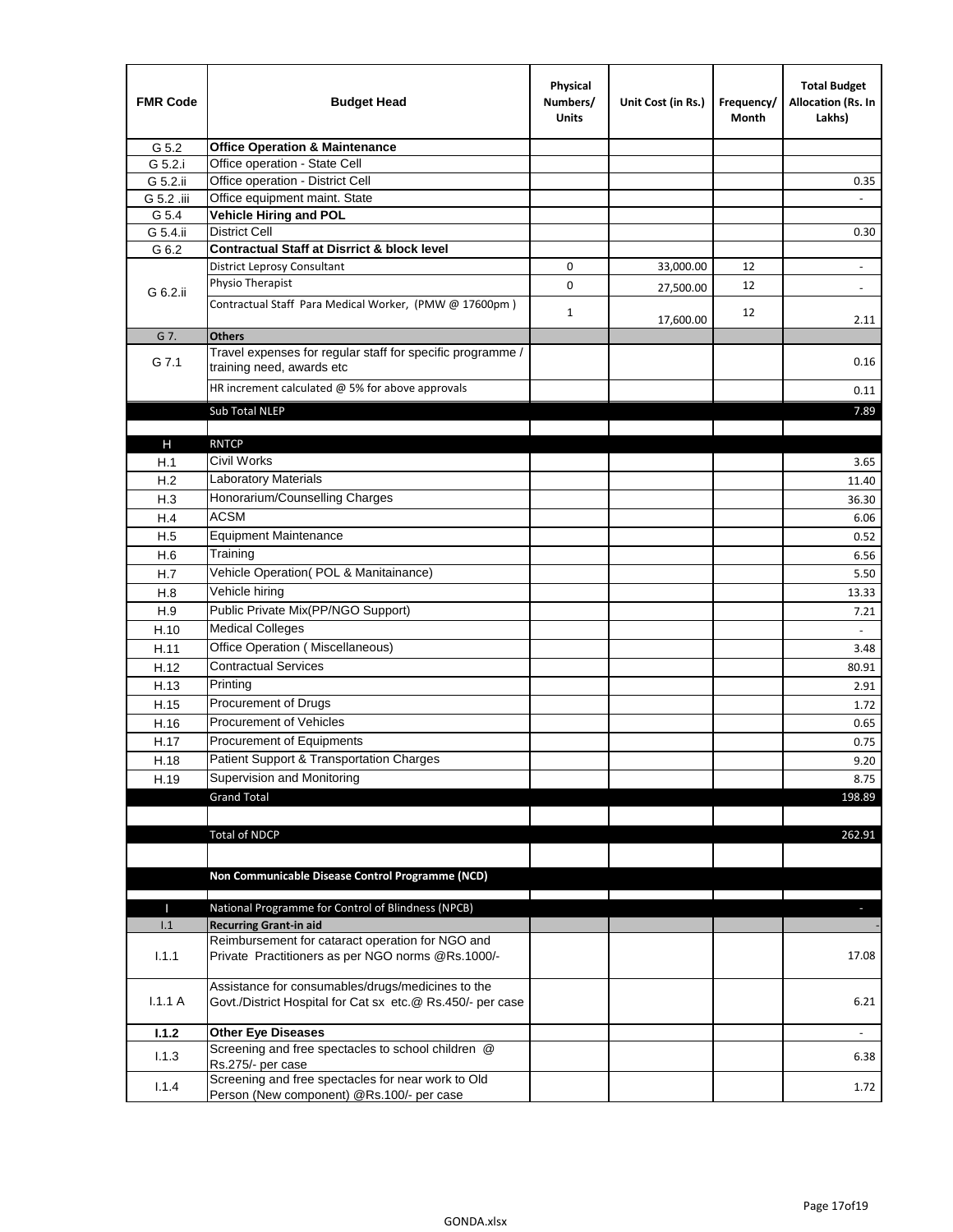| <b>FMR Code</b> | <b>Budget Head</b>                                                                                                                                      | Physical<br>Numbers/<br><b>Units</b> | Unit Cost (in Rs.) | Frequency/<br>Month | <b>Total Budget</b><br>Allocation (Rs. In<br>Lakhs) |
|-----------------|---------------------------------------------------------------------------------------------------------------------------------------------------------|--------------------------------------|--------------------|---------------------|-----------------------------------------------------|
| 1.1.5           | Recurring GIA to Eye Bank @ Rs.2000/- per pair(Eye<br>Bank will reimburse to Eye Donation Centre for eye<br>collected by them @ Rs.1000/- per pair)     |                                      |                    |                     |                                                     |
| 1.2             | Non Recurring Grant -in-Aid                                                                                                                             |                                      |                    |                     |                                                     |
| 1.2.2.          | Grant-in-aid for Sub Divisional Hospitals @ Rs.20 lakh                                                                                                  |                                      |                    |                     |                                                     |
| 1.2.3           | For Vision Centre (PHC) (Govt. + NGO) @ Rs.1 lakh                                                                                                       |                                      |                    |                     | 1.00                                                |
| 1.2.4           | For Eye Bank Rs.25 lakh                                                                                                                                 |                                      |                    |                     | $\omega$                                            |
| 1.3             | <b>Contractual Man Power</b>                                                                                                                            |                                      |                    |                     |                                                     |
| 1.3.1           | Ophthalmic Surgeon@ Rs.60,000/- p.m.*                                                                                                                   |                                      |                    |                     | 7.92                                                |
| 1.3.2           | Ophthalmic Assistant @ Rs.12,000/- p.m.*                                                                                                                |                                      |                    |                     | 1.51                                                |
| 1.3.3           | Eye Donation Counsellors @ Rs.15000/- p.m.*<br>Data Entry Operator @Rs.8,000/- p.m. for district level                                                  |                                      |                    |                     | $\omega$ .                                          |
| 1.3.4           |                                                                                                                                                         |                                      |                    |                     | 1.01                                                |
| 1.4             | Other activities (if any, pls. specify)<br>Other district level activities                                                                              |                                      |                    |                     |                                                     |
|                 |                                                                                                                                                         |                                      |                    |                     | 0.25                                                |
|                 | Sub Total of National Programme for Control of Blindness<br>(NPCB)                                                                                      |                                      |                    |                     | 43.08                                               |
| J               | Natoinal Mental Health Programme (NMHP)                                                                                                                 |                                      |                    |                     |                                                     |
|                 | Honorarium of Existing Human Resource                                                                                                                   |                                      |                    |                     |                                                     |
|                 |                                                                                                                                                         |                                      |                    |                     |                                                     |
|                 | National Programme for the Healthcare of the Elderly (NPHCE)                                                                                            |                                      |                    |                     |                                                     |
| Κ               |                                                                                                                                                         |                                      |                    |                     |                                                     |
| K.1             | <b>Recurring Grant-in-Aid</b>                                                                                                                           |                                      |                    |                     |                                                     |
| K.1.1           | <b>District Hospital</b>                                                                                                                                |                                      |                    |                     |                                                     |
| K.1.1.1         | Machinery & Equipment @ Rs.1.50 lakh per unit                                                                                                           |                                      |                    |                     |                                                     |
| K.1.1.2         | Drugs & Consumable @ Rs. 5 Lacs to existing district &<br>Rs. 3 Lacs to New Districts                                                                   |                                      |                    |                     | 3.00                                                |
| K.1.1.3         | Training of doctors and staff from CHCs and PHCs @<br>Rs.0.40 lakh per unit                                                                             |                                      |                    |                     | 0.40                                                |
| K.1.1.4         | Public Awareness & IEC @ Rs.1 lakh per unit                                                                                                             |                                      |                    |                     | 1.00                                                |
| K.1.1.6         | Consultant Medicine (2) @ Rs. 80000 P.M. for 12 months<br>against filled post & 3 month against Vacant Post                                             |                                      |                    |                     | 4.80                                                |
| K.1.1.7         | Nurse (6) @ Rs. 20,000 P.M. for 12 months against filled<br>post & 3 month against Vacant Post                                                          |                                      |                    |                     | 3.60                                                |
| K.1.1.8         | Physiotherapist 1 @ Rs.20,000 p.m.                                                                                                                      |                                      |                    |                     | 0.60                                                |
| K.1.1.9         | Hospital Attendants 2@ Rs.7500 p.m.                                                                                                                     |                                      |                    |                     | 0.45                                                |
| K.1.1.10        | Sanitary Attendants 2 @ Rs.7500 p.m.                                                                                                                    |                                      |                    |                     | 0.45                                                |
| K.1.2           | СНС                                                                                                                                                     |                                      |                    |                     |                                                     |
| K.1.2.1         | Training @ Rs. 30,000 (Refer list for No. of CHC)                                                                                                       |                                      |                    |                     |                                                     |
| K.1.2.3         | Rehabilitation Worker 1 @ Rs.18,000 p.m.                                                                                                                |                                      |                    |                     | $\overline{\phantom{a}}$                            |
|                 | <b>PHC</b>                                                                                                                                              |                                      |                    |                     |                                                     |
| K.1.3           | Training & IEC @ Rs.0.30 lakh per PHC                                                                                                                   |                                      |                    |                     |                                                     |
| K.1.3.1.        |                                                                                                                                                         |                                      |                    |                     |                                                     |
| K.1.4           | <b>Sub-Centre</b>                                                                                                                                       |                                      |                    |                     |                                                     |
| K.1.4.1         | Aids and Appliances @ Rs.0.30 lakh per Sub-Centre                                                                                                       |                                      |                    |                     |                                                     |
| K.2             | <b>Non-Recurring Grant-in-Aid</b>                                                                                                                       |                                      |                    |                     |                                                     |
| K.2.1           | <b>District Hospital</b>                                                                                                                                |                                      |                    |                     |                                                     |
| K.2.1.1         | Construction/renovation/extension of the existing building<br>and Furniture of Geriatrics Unit with 10 beds and OPD<br>facilities @ Rs.80 lakh per unit |                                      |                    |                     | 40.00                                               |
| K.2.1.2         | Machinery & Equipment @ Rs.7.00 lakh per unit                                                                                                           |                                      |                    |                     | 3.50                                                |
|                 | HR Increment @ 5% (Refer HR increment calculation                                                                                                       |                                      |                    |                     |                                                     |
|                 | sheet)                                                                                                                                                  |                                      |                    |                     |                                                     |
|                 |                                                                                                                                                         |                                      |                    |                     |                                                     |